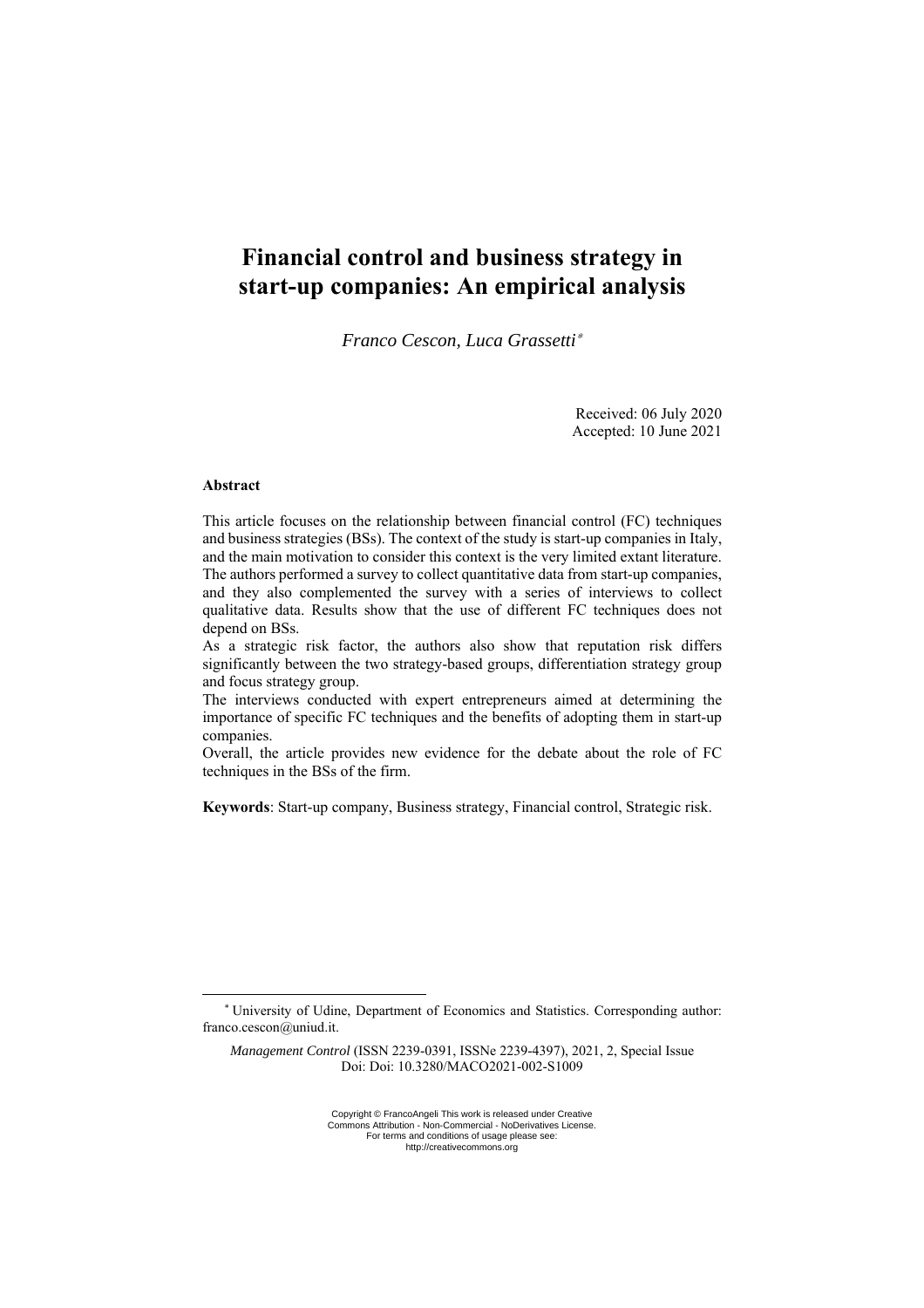# **1. Introduction**

We examine the relationship between financial control (FC) techniques and business strategies (BSs). The context of the research study is start-up companies in Italy, and the main motivation to consider this context is the very limited extant literature.

Regarding start-up companies, Johnson et al*.* state the following: "*Given the difficulties of large incumbent firms in fostering innovation, many would conclude that the best approach is to start up a new venture from scratch"* (2014, p. 312).

Nicotra et al*.* (2018) report empirical evidence from Spain and Germany that has reasserted that numerous countries are promoting start-ups for several different aims and policies<sup>1</sup>. However, Bhimani (2017, p. 3) notes the following: *"Inadequate financial understanding is seen as a key reason for start-up failure across Europe (European Union, 2016), the Middle East and North Africa (Economist, 2017) and other countries like India (Imorphois, 2016), China (Liu, 2016), Australia (Swan, 2015), Malaysia (Rahman et al., 2016) and Brazil (Cheston, 2016). So, investors will set targets for you, and they'll want financial information about your start-up's progress*".

While many investors are seeking risk reduction opportunities in the earlier stages of firms by using FC, it is recognised that FC support systems emerge as a lesson from leading international start-up companies. In the FC's philosophy, "*the principal objective of financial controls was to assist organizations plan their future and to monitor performance to ensure that objectives were achieved*" (Bhimani, 2013, p. 2).

Many previous studies have examined the role of management control systems (MCSs) in start-up companies (e.g., Davila & Foster, 2007; Davila, Foster & Oyon, 2009; Cassar 2010; Davila, Foster & Jia, 2015). These studies have proven the importance of MCSs in start-up growth, even if Simons (2014, p. 308) states that there is little need to install a complete MCS during the early stage of start-up companies**.** 

Following the main motivations, particularly the extant literature, our study focuses on FC rather than MCSs.

The question "Why is FC crucial in early-stage firms"? is answered, for

 $<sup>1</sup>$  In Italy, often with the financial contributions of the state, we can observe that many</sup> young companies propose different types of start-ups based on new business models and different strategies. Recognizing this, the Foreign Commerce Institute (ICE) promotes a series of courses to build start-ups' foreign incubators and start-up districts. Moreover, the confederation of industry and the foundation of universities, such as Bocconi University (Milan) and Polytechnic University (Milan), created some incubators.

Copyright © FrancoAngeli This work is released under Creative Commons Attribution - Non-Commercial - NoDerivatives License. For terms and conditions of usage please see: http://creativecommons.org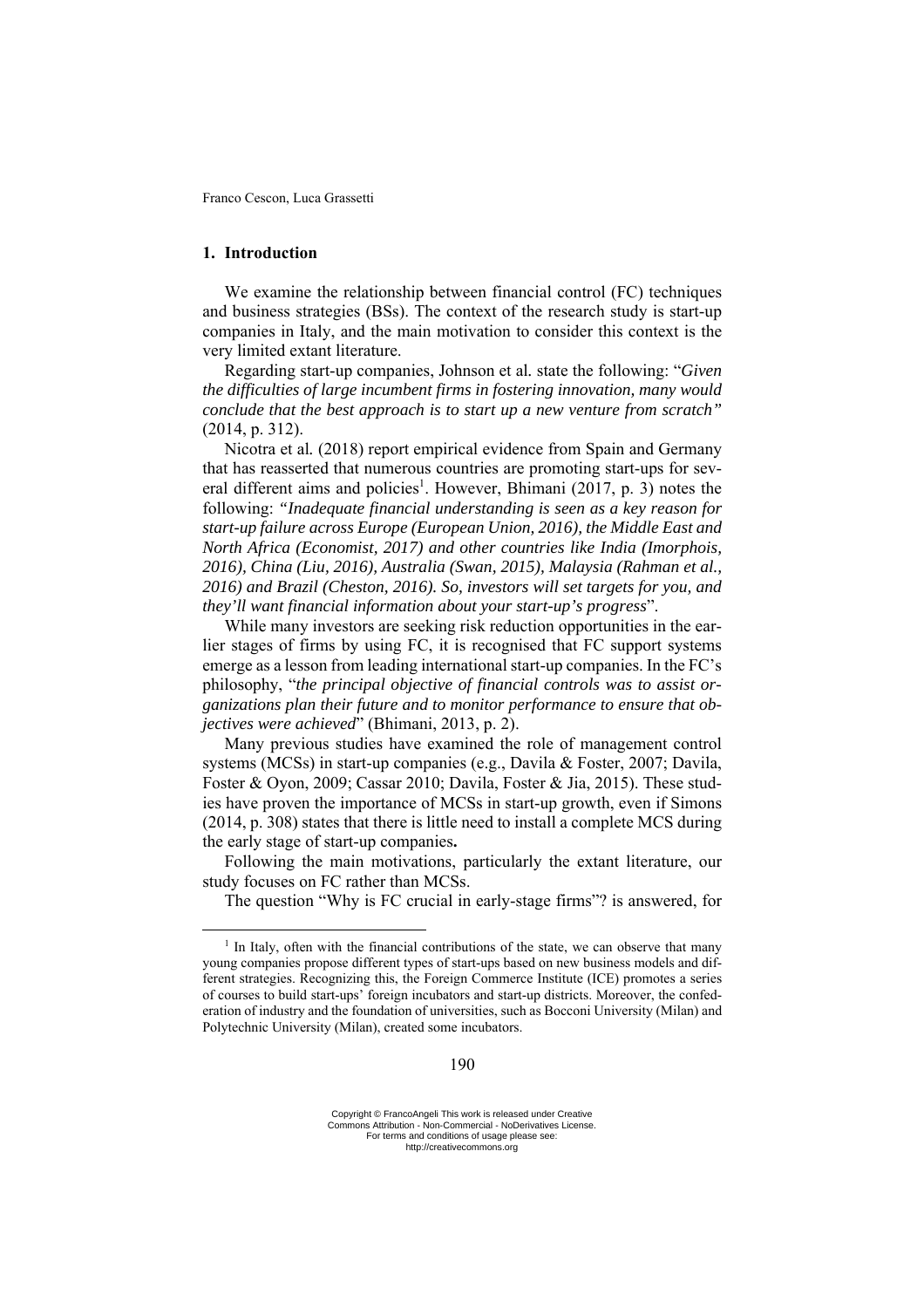example, by the consideration of Nixon (1998). He suggests that the role of FC enhances its potential to facilitate the attainment of organisational performance.

The design of FC systems is a source of internal reports. However, these support systems are costly. Often, the start-up companies in the short term probably did not anticipate their limited cash reserves and selectively choose some internal financial information, but remain under fire for several reasons.

Our contribution to the extant literature is that we document evidence that provides a better understanding of the relationship between FC techniques (*stricto sensu*) and BSs in the context of start-ups in Italy with a survey. The interviews with expert entrepreneurs aim to determine the importance of FC techniques and the benefits of adopting them in start-up companies.

The paper comprises six sections. The next section illustrates the theoretical constructs (the definitions of the constructs) in which the study presents the content of the article. Section three develops the hypotheses. The description of the research method is given in section four. Section five presents the survey results, hypothesis testing, and findings of the interviews. The paper concludes with a discussion about the results and the limitations of the study and offers potential avenues for future research.

# **2. Definition of constructs**

This section illustrates the theoretical constructs. The definition of constructs aims to communicate the theoretical content of the paper. We focus the constructs on two specific aspects of the start-up companies: (1) the business strategy (BS), in the form of generic strategies, concerning how an organisational unit can compete in a given marketplace; and (2) the financial control (FC) techniques to evaluate the economic and organisational performance in the early stage.

## **2.1 Business strategy**

To form a strategy to understand the attractiveness of a particular industry and the threats from competitors, the analysis of five forces is particularly useful. In the context of start-up companies, it is essential to provide new innovation activities in the marketplace. This means that start-up companies should be able to combine industry factors with new business-specific factors

#### 191

Copyright © FrancoAngeli This work is released under Creative Commons Attribution - Non-Commercial - NoDerivatives License. For terms and conditions of usage please see: http://creativecommons.org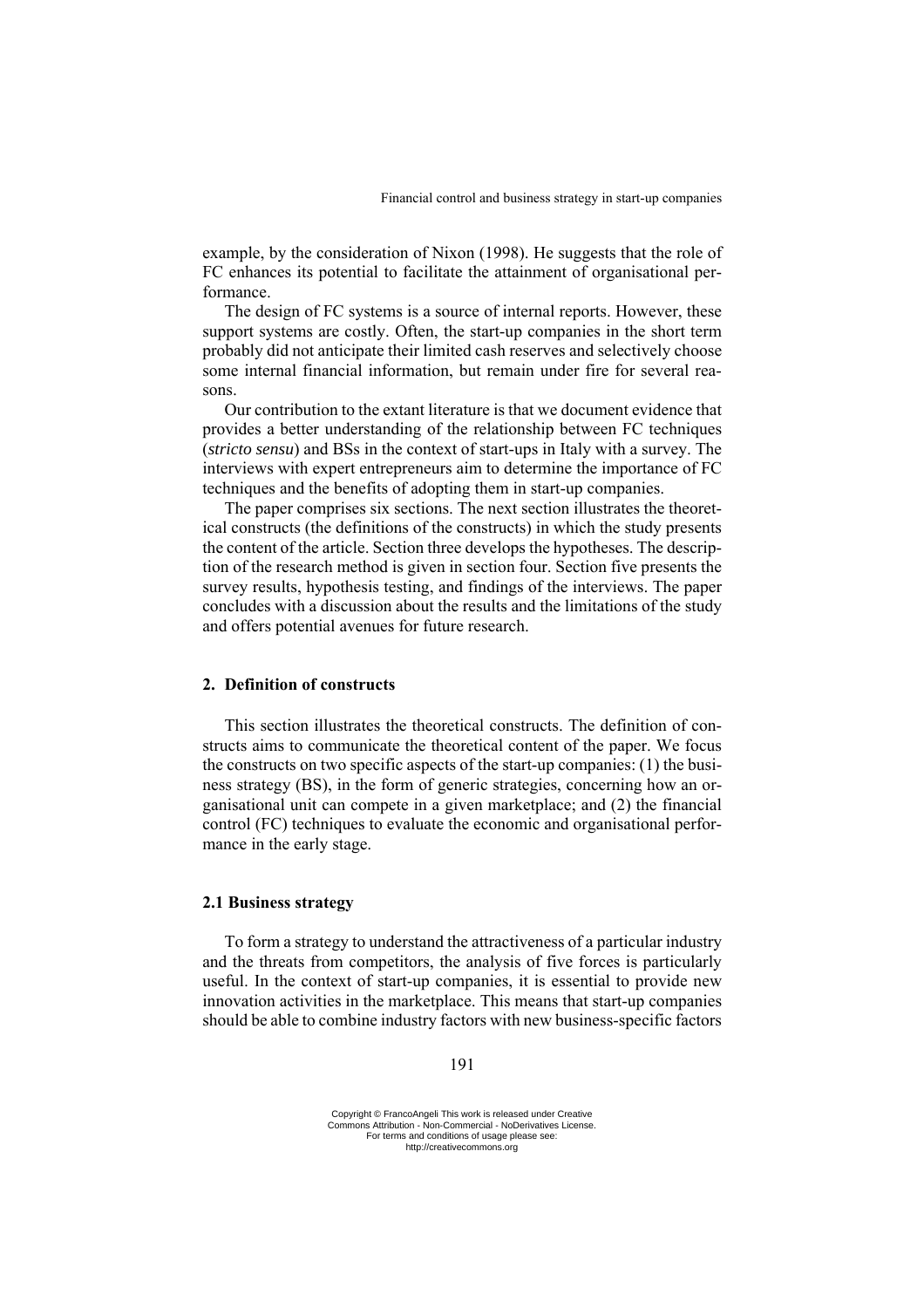to define the attractiveness of the firm in the market. Often following the concept of the market segment, the business strategy plays a strong role because each start-up activity has its unique sources of competitive advantages.

Different types of strategies presented by Miles & Snow (1978), Gupta & Govindarajan (1984) and Porter (2004) have attracted considerable attention in academic research (see Invernizzi, 2005). The literature distinguishes among three different levels of strategy: corporate, business and operational strategies.

In this study, we focus on business strategy (BS) in terms of the generic strategies of cost leadership, differentiation and focus (see Porter, 2004, p. 11). We decide to consider this level of strategy (BS) in the analysis because it is relevant to the business sectors, provides distinct strategic choices for standalone small businesses and can be a (temporally) medium-term direction of organisations such as start-up companies.

# **2.2 FC techniques**

The key FC techniques identified in this study are inspired by some previous work (e.g., Sandino, 2007; Davila et al., 2015; Tervala et al., 2017). However, our reinterpretation is more coherent with the aim of the present research. The reinterpretation consists of an integrated set of performance measures that support a company's strategy and, therefore, can be used by organisations to develop and control strategy through a balanced set of financial and non-financial indicators. Furthermore, firms translate their strategies into performance.

The four categories of FC techniques are as follows: (1) basic financial analysis, (2) profit planning, (3) financial forecasting, and (4) Simons's strategic risk factors. The 20 FC techniques are categorised as reported in Table 1.

While the survey measures the level of use for the first 16 FC techniques (*stricto sensu*) on 7-point Likert scales, Simons's strategic risk factors are collected on a dichotomic measurement scale.

Each of the 4 categories of FC techniques is briefly examined.

• Basic financial analysis

When considering the basic approach to performance in terms of economic outcomes, financial analysis based on accounting statements can be relevant. This financial analysis aims to consider whether new business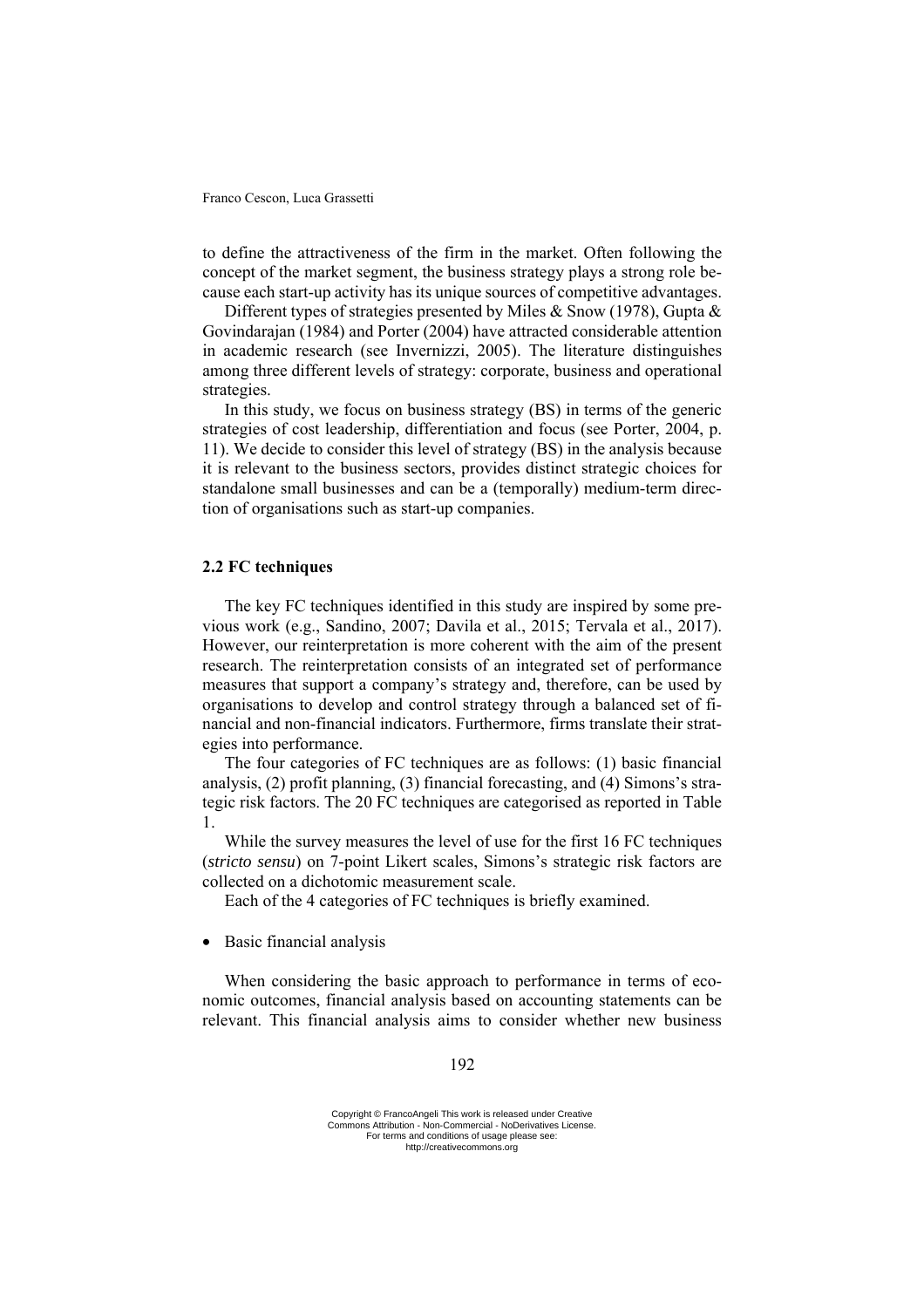initiatives meet desired organisational targets and compare them with other comparable organisations.

The basic financial analysis documents and analyses the economic performance measures, such as cash flows and financial ratios. In this study, we include the following seven financial ratios: (1) liquidity ratios, (2) leverage ratios, (3) activity ratios, (4) profitability ratios, (5) growth ratios, (6) valuation ratios, and (7) trends over time ratios.

| FC techniques categories        | FC techniques              |
|---------------------------------|----------------------------|
| Basic financial analysis        | Cash flows                 |
|                                 | Liquidity ratios           |
|                                 | Leverage ratios            |
|                                 | Activity ratios            |
|                                 | Profitability ratios       |
|                                 | Growth ratios              |
|                                 | Valuation ratios           |
|                                 | Trend (over time) ratios   |
| Profit planning                 | Operating plan             |
|                                 | Cost behavior              |
|                                 | Cost-volume-profit (CVP)   |
|                                 | Operating leverage         |
| Financial forecasting           | Cash budget                |
|                                 | Cash break-even point      |
|                                 | Cash flow cycle            |
|                                 | Expected financial results |
| Simons's strategic risk factors | Operations risk            |
|                                 | Asset impairment risk      |
|                                 | Competitive risk           |
|                                 | Reputation risk            |

*Table 1 – Summary of the FC categories and techniques* 

# • Profit planning

Profit planning refers to direct measures of different dimensions of expected net income outcomes. Here, the study emphasises the operating profit plan that reflects the combined influence of the sales plan and the product and period cost plan considering capacity productivity and inventory policies. The operating profit plan refers to direct measures of (expected) operating income. Three analyses are fundamental for understanding operating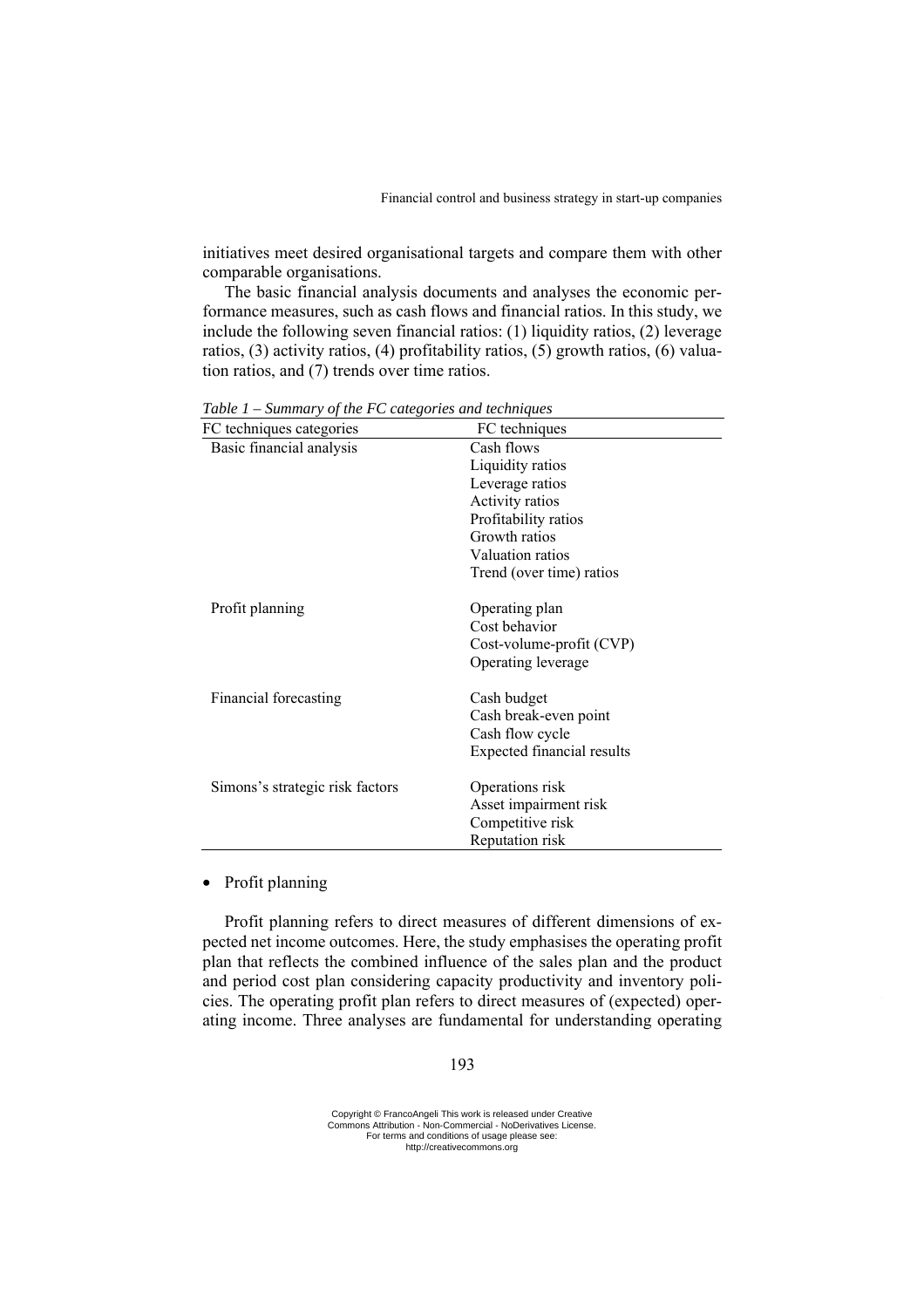income performance. The first relevant analysis is cost behaviour. The second, which involves projections, is cost-volume-profit (CVP) analysis, which can help anticipate problems and better understand operating income performance. The third analysis is operating leverage analysis, which can help support decision making with management accounting information.

The fascinating feature of the operating profit plan and its analysis is the possibility of what-if sensitivity exercises.

• Financial forecasting

Financial forecasting refers to a broader set of measures in terms of relevant financial outcomes. These financial outcomes consider the simulation of overall financial planning. Then, financial forecasting provides the ability to compare the projected performance to evaluate new initiatives using the criteria of suitability, acceptability and feasibility.

In our study, financial outcomes have four main dimensions. The first dimension is the cash budget performance, and the second dimension is the cash break-even point performance. The third dimension considers the cash flow cycle performance, which refers to the consequences of the business transaction cycle on the (pick) financing requirements over some interval. The fourth dimension of financial forecasting reflects the performance with respect to the expected financial results, such as the projected income statement, balance sheet and expected cash flow statement.

• Simons's strategic risk factors

 Strategic risk factors are relevant in pursuing a BS. Here, the identification of potential losses (and harm) is based on the strategic risk approach considering Simons's strategic risk factors. These risk factors affect BSs; and they are essential in the start-up stage because after identifying the sources of strategic risk (operating risk, asset impairment risk, competitive risk, and reputation risk), managers need control tools and techniques to manage the risks (see Simons, 2014, p. 249).

## **3. Hypotheses development**

• **Strands**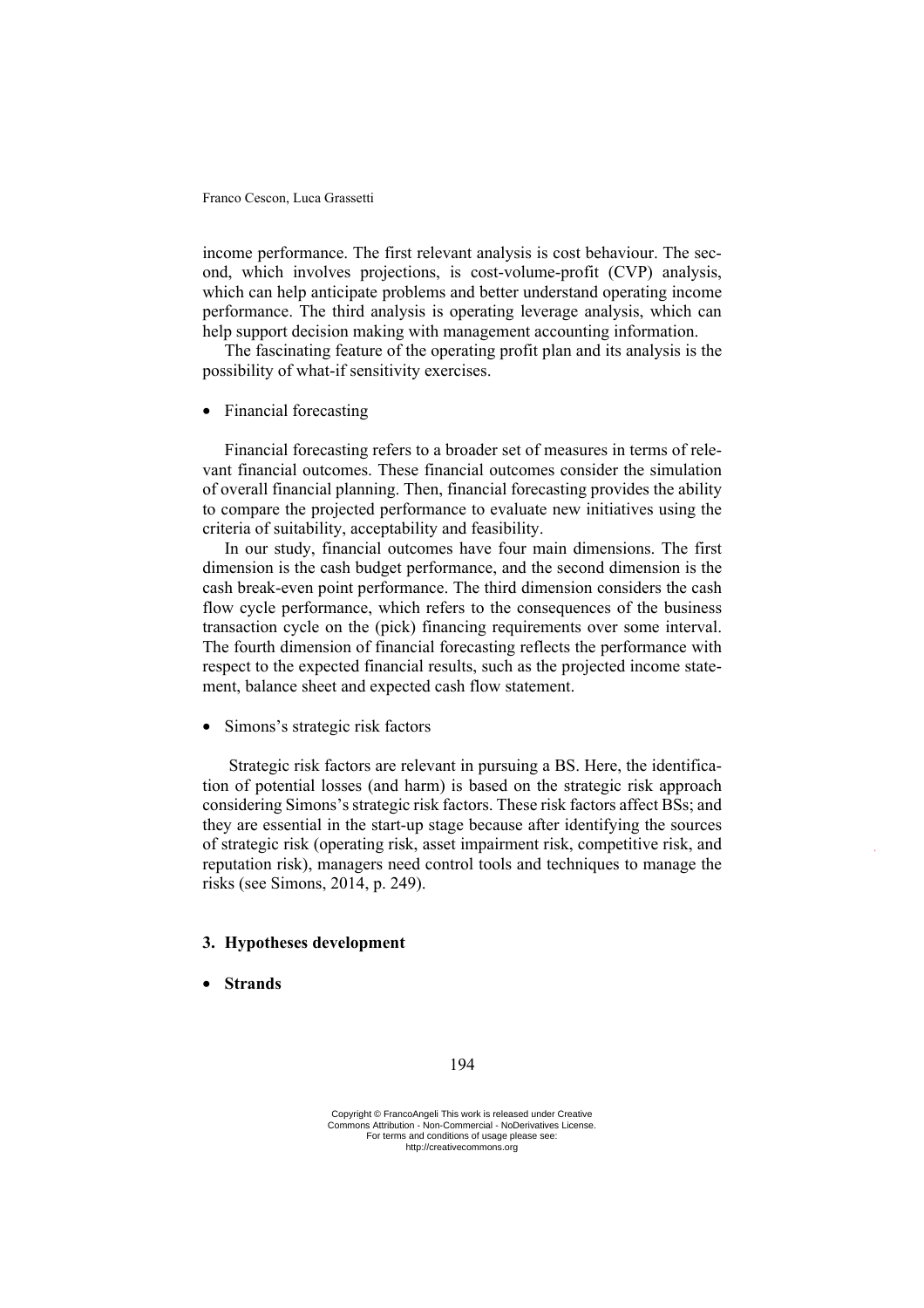Past work on FC in start-up companies is limited and basically follows two major strands.

One line of research focuses on the preparation of financial statements and projections in start-up ventures (Cassar, 2009). The work of Rockness and Shields (1988) can be included in this line of research. This study focuses on financial measures. It suggests that the perceived importance of budgets in R&D "*decreases monotonically from planning to monitoring, monitoring to evaluating, and evaluating to rewarding*" (1988, p. 571).

In line with the alternative interpretation of financial control systems as tools to manage innovation activities, studies on product development all concur on the significant role of FC in assisting engineering during product development (Nixon, 1998) and supporting new product development (Tervala, et al., 2017).

The second line of research adopts a broader view of control systems. While Kim et al. (2011) study the association between control and debt financing; Sandino (2007), focusing on a sample of US retailers, identifies four categories of controls (basic, cost, revenue and risk) and studies the first investment in controls in the early stage of start-up companies.

# • **Hypotheses**

We develop five hypotheses that postulate the relationship between several FC techniques and BSs (independent variable) in start-up companies.

When start-up companies assess organisational performance in terms of direct economic outcomes, the first hypothesis (H1) concerns basic financial analysis. This FC technique, based on accounting statements, reflects two categories of FC techniques: cash flow analysis and financial ratio analysis. The main conclusion of Sandino (2007) and the suggestions of Bhimani (2017) lead to the following hypothesis:

H1: All start-up companies adopt basic financial analysis to evaluate economic performance, but their use is different among the BSs in terms of generic strategies.

Now, we consider the hypothesis relating the BS in terms of generic strategies of cost leadership, differentiation, and focus and FC technique usage on specific start-ups.

"*Cost leadership is perhaps the clearest of three generic strategies. In it, a firm sets out to become the low-cost producer in its industry"* (Porter 2004, p. 12).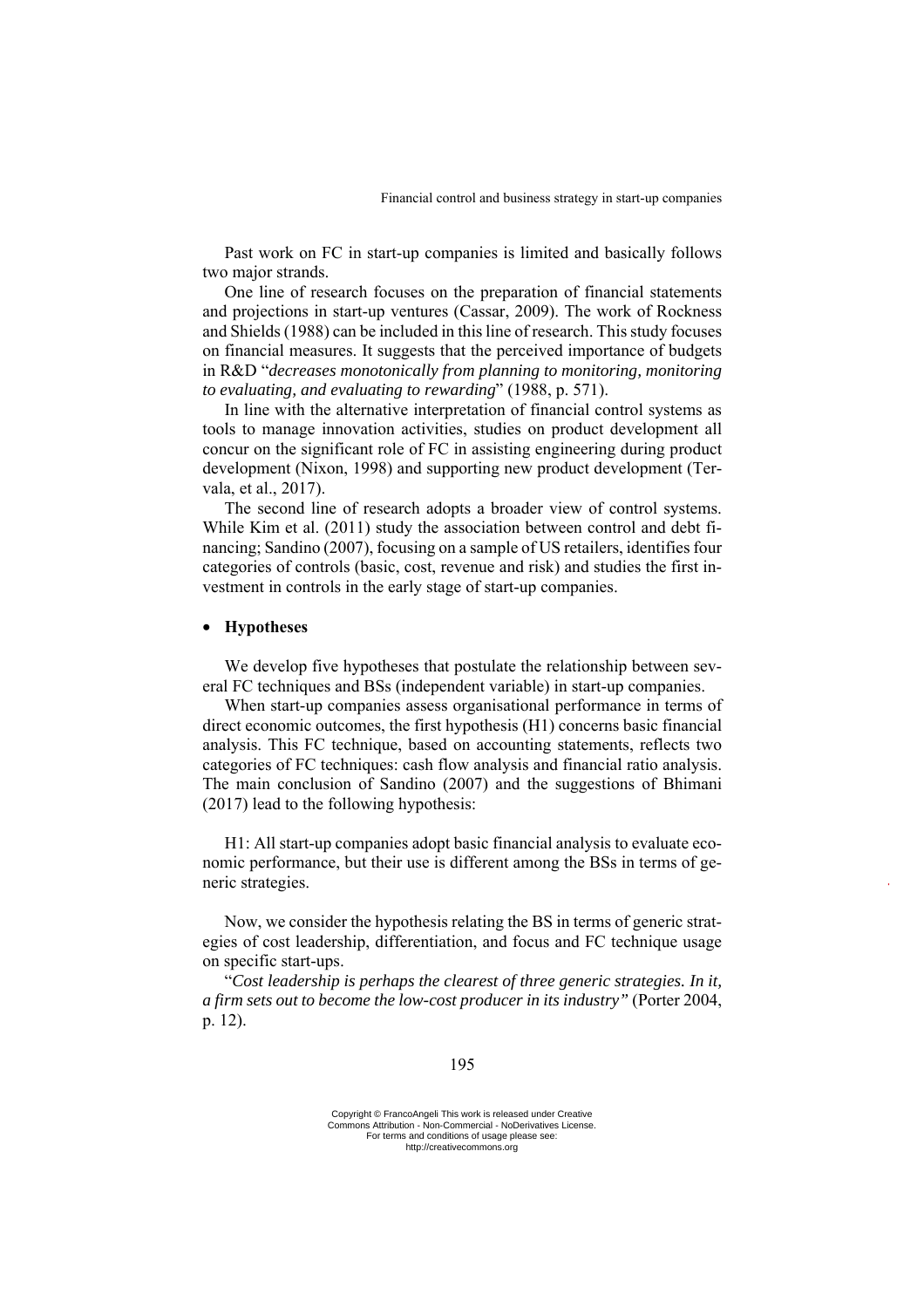Such characterisation focuses on cost objectives, should introduce cost control and should emphasise quality control to guarantee product/service competitiveness in the market. However, especially in start-up companies, if timely cost control is fundamental to being successful in low-cost strategies, a young firm cannot ignore the operating risk. Considering the literature on strategic management accounting (e.g. Seal et al., 2009) and the suggestions of Sandino (2007) on enhancing operating efficiencies (focused on costs) to reflect a cost leadership strategy in start-ups, we believe that a particular challenge is to develop an FC approach based on profit planning. This approach includes an operating profit plan. The analysis of the operating profit plan can be used for the following: (i) cost behaviour analysis, (ii) cost-volume-profit (CVP) analysis and (iii) operating leverage analysis<sup>2</sup>. The following hypothesis (H2a) is used to test low-cost strategies:

H2a: Cost leadership start-up companies use more profit planning than differentiation and focus companies.

A working consideration of differentiation is the following: *"In a differentiation strategy, a firm seeks to be unique in its industry along some dimensions that are widely valued by buyer* […] *The logic of differentiation strategies requires that a firm choose attributes in which to differentiate itself that are different from its rivals"* (Porter, 2004, p. 14). One successful differentiation strategy does not set out to become the low-cost producer in an industry, but rather, the strategy chooses some attributes to meet the needs perceived as necessary in the industry. Consumers value these attributes and reward them with a premium price. A differentiation strategy can be seen as a type of sophisticated BS in terms of strategic management because it must respond continuously to key competitors and environmental change.

 Some authors (e.g., Govindarajan and Gupta, 1985) found that differentiators use selected non-financial information to evaluate organisational performance. Davila et al. (2015. p. 236) report that "(start-up) *companies following a differentiation strategy and companies following a cost-leadership strategy do not differ significantly on their adoption of basic MCS*". To the best of our knowledge, there is a lack of consideration of the FC techniques that use measures to assess economic performance in the literature. We hypothesise that these considerations reflect the firm's strategy and that startups that choose the differentiation strategy are aware of a type of BS more

<sup>2</sup> These considerations, which include other analysis such as pricing, are taken from Seal et al. (2009).

Copyright © FrancoAngeli This work is released under Creative Commons Attribution - Non-Commercial - NoDerivatives License. For terms and conditions of usage please see: http://creativecommons.org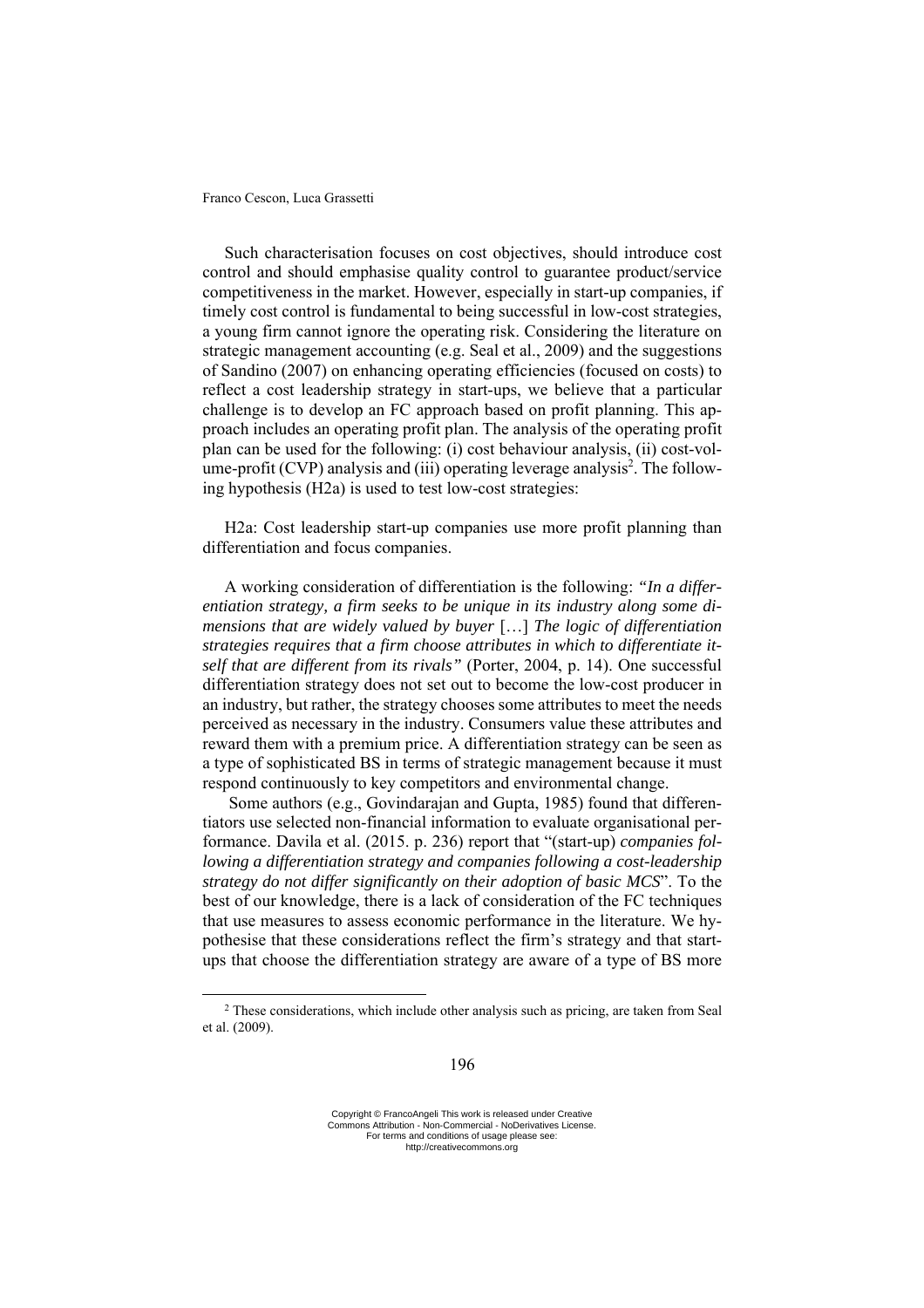sophisticated than cost leadership in terms of strategic management and accounting information for decision making. These considerations lead to the following hypothesis:

H2b: Start-up companies pursuing a differentiation strategy make greater use of financial forecasting than other types of companies.

A working definition of focus is the following: "*The focus strategy has two variants. In cost focus a firm seeks a cost advantage in its target segment, while in differentiation focus a firm seeks differentiation in its target segment"*(Porter, 2004, p. 15)*.* A crucial question for a firm is where to compete and in what segment orient the focus strategy. In this context, in particular, we believe that the accountant's involvement in justifying different and alternative expending resources and accountant participation in strategic decision-making are very important. However, as reported by Cadez and Guilding (2008, p. 844), "*Prior works investigating participation in strategic decision-making and organizational performance are few*". Even though the literature on participation and performance is sparse, some empirical evidence supports such expectations<sup>3</sup>. While Baines and Langfield-Smith (2003) report greater use of non-financial management accounting information, Chenhall and Langfield-Smith (1998, p. 258) suggested that "*strategic planning techniques are important in ensuring a holistic approach under which different approaches to management and accounting are coordinated and consistent with the long-term goals of the organization*".

To the best of our knowledge, there is a lack of research studies that conduct an empirical analysis of FC techniques related to the focus strategy in start-up companies. However, considering Chenhall and Langfield-Smith's suggestions (1998) and the study of Cescon et al. (2019) on strategic management accounting, the following hypothesis has been informed by what appears to be the conventional normative view.

H2c: Start-up companies pursuing a focus strategy rely more on a holistic approach to FC techniques (*stricto sensu*) than companies following cost leadership and differentiation BS.

Now, we consider a hypothesis regarding all start-up companies in the

<sup>&</sup>lt;sup>3</sup> See Wooldridge and Floyd (1990) and Scott & Tiessen (1999) for discussions on involvement in strategy and performance.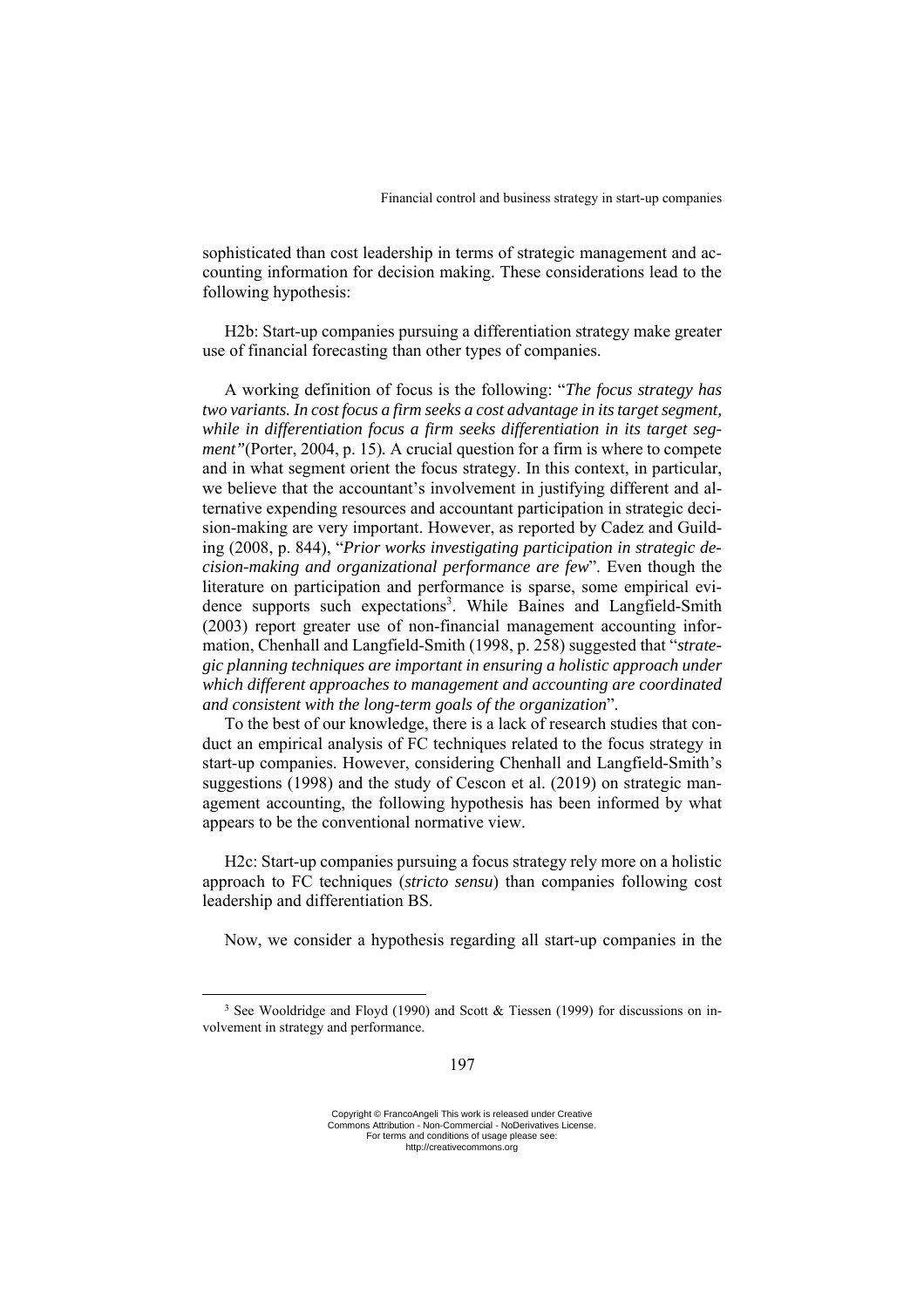evaluation of strategic risk. In the evaluation of economic performance<sup>4</sup>, strategy plays a strong role in strategic risk. Simons emphasises that "*to effectively manage their business, all managers must assess strategic risk, which is an unexpected event or set of condition that significantly reduces the ability of managers to implement their intended business strategy*"(2014, p. 249). The three basic sources of strategic risk include (a) operating risk, (b) asset impairment risk, and (c) competitive risk. Reputation risk represents Simons's fourth strategic risk factor that can be considered the consequence of one or more basic sources of strategic risk.

Following the above literature, we hypothesise that strategic risk factors potentially affect every business, including start-up company growth. The following hypothesis (H3) is set to consider the applicability of Simons's suggestion:

H3: Most start-up companies adopt strategic risk assessment to meet the acceptable risk in evaluating strategies, but the level of adoption is different between BSs.

# **4. Research Method**

This section describes the method, sampling procedures and data analysis used.

## **4.1 Method**

The adopted research methodology combines a survey (quantitative information) with in-depth interviews (qualitative information). While the hypotheses were tested using the survey data, a series of interviews on the importance of FC techniques and the perceived benefits of adopting them in start-up companies were undertaken with expert entrepreneurs.

## **4.2 Sampling Procedures**

## • **Survey sample**

The survey sample examined in this study included Italian start-up companies, and these young organisations were analysed in the period from

<sup>4</sup> We do not consider social and environmental aspects of organizational performance.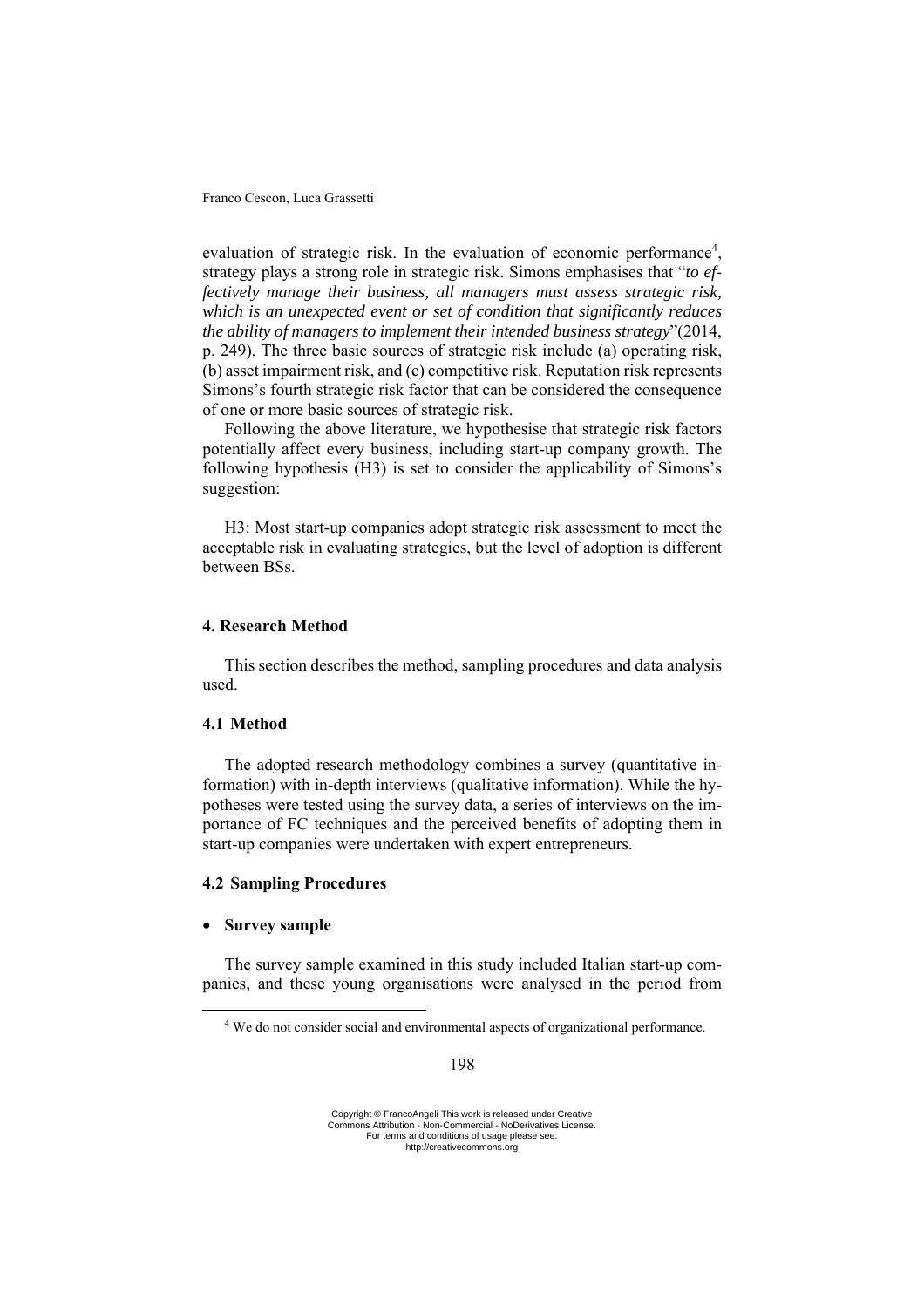2012-2018. Contacts and company characteristics fundamental for the survey were obtained from the start-up database of the Italian Industry, Commerce, and Agriculture Confederation (CCIAA) and the start-ups' districts and incubators created by four Industry Confederation units and two university foundations. This database typically does not provide the names of the possible respondents and their direct e-mail addresses. Therefore, we sent an introduction letter asking for names and contacts of the potential respondents, such as the founder, cofounder, president, CEO or senior accountants. The letter explained the research objectives and asked whether they would be interested in participating in the initial pilot test. As a result of the pilot testing step, some survey questions were revised before the final questionnaire.

A sample of 452 start-ups was randomly selected from the CCIAA's database, and 99 firms were selected from the start-up district and incubator database. Sixty-eight (68) companies agreed to respond to the questionnaire, and an e-mail was sent to the respondents. The e-mails included the following information: (a) a specific link to the web questionnaire and (b) a glossary of terms**.** Fifty-three (53) complete questionnaires were returned, indicating a global response rate (approximately) of 10% (53/551).

A section of the survey was devoted to the study of the use of FC techniques over five years, starting from the year from the foundation of the company. In particular, we asked the respondents to indicate the calendar year of formalisation for the FC techniques. Table 2 shows the percentages of firms that formalised the use of FC techniques (*stricto sensu*) by the end of their first year of activity.

The most widely adopted FC techniques at the end of the first year are cash flows and cash budgets. We can argue that FC techniques are the results of a large number of policies and decisions.

Table 3 presents a summary of the main descriptive statistics of the survey sample. Panel A presents the distribution of the sample by the founding year. It is essential to reflect that in the period from 2012-2018 the number of companies founded in the last three years was very high  $(83\%)^5$ . Panel B presents the number of start-up companies by size and industry. Panel C presents the number of start-up companies by BS in terms of generic strategiesx.

 $5$  The implication is that the (young) age, which is based on the founding year, is a factor that influences managerial practices (see Greiner, 1998).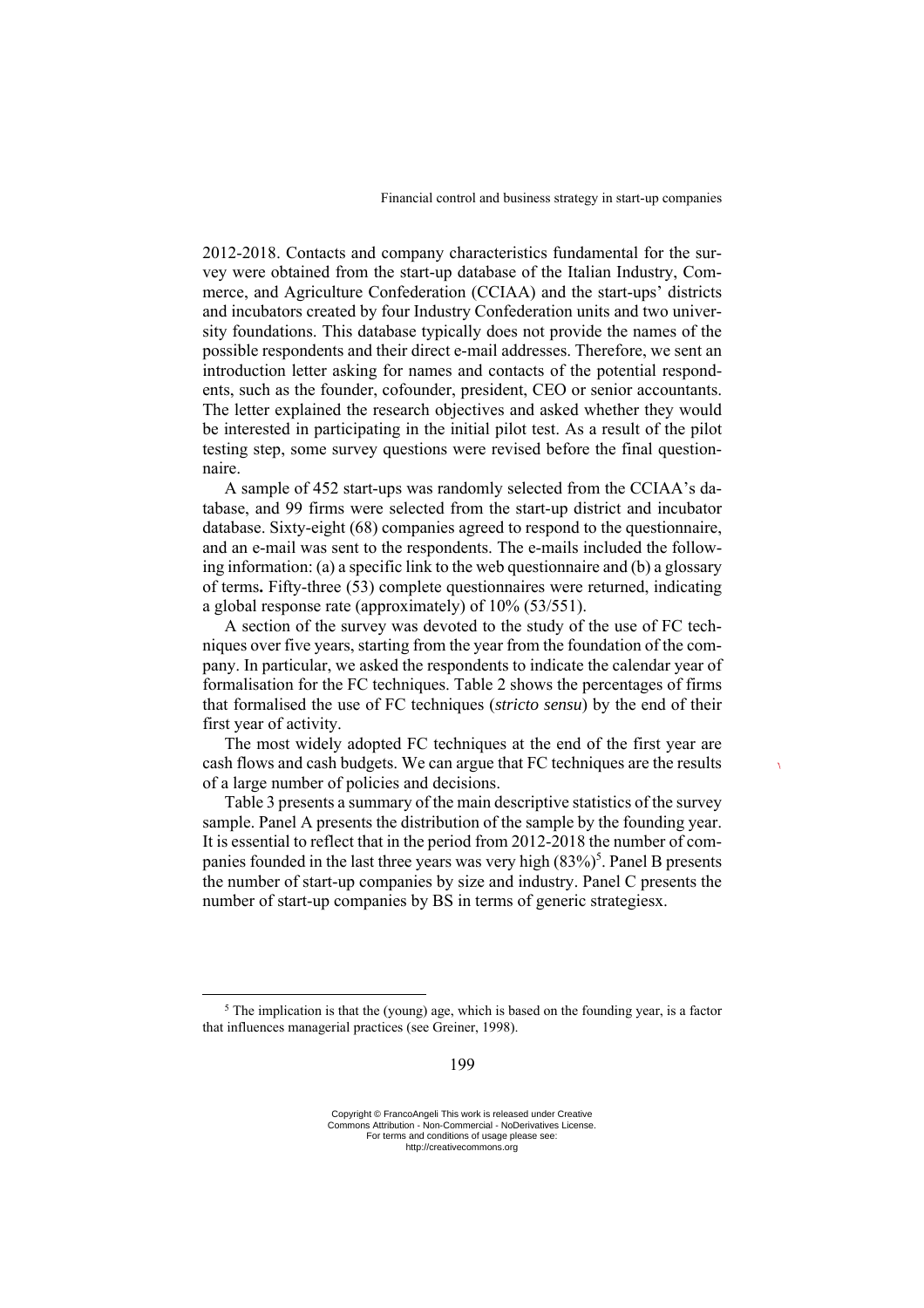Table 2 - Evolution of FC techniques (stricto sensu) usage by the end of years 5 Table 2 - Evolution of FC techniques (*stricto sensu*) usage by the end of years 5

| $\sum_{i=1}^{n}$ | FC Techniques              |       |                                              |       | Percentage of companies that adopted the techniques by |              |
|------------------|----------------------------|-------|----------------------------------------------|-------|--------------------------------------------------------|--------------|
| Categories       |                            |       | the end of the i-th (first) year of activity |       |                                                        |              |
|                  |                            |       | $\sim$                                       |       | 4                                                      | $\mathbf{v}$ |
| Basic financial  | Cash Flows                 | 50.9% | 64.2%                                        | 71.7% | 75.5%                                                  | 75.5%        |
| analysis:        | Liquidity ratios           | 43.4% | 49.1%                                        | 60.4% | 62.3%                                                  | 64.2%        |
|                  | Leverage ratios            | 20.8% | 28.3%                                        | 30.2% | 34.0%                                                  | 35.8%        |
|                  | Activity ratios            | 41.5% | 45.3%                                        | 49.1% | 52.8%                                                  | 54.7%        |
|                  | Profitability ratios       | 41.5% | 52.8%                                        | 60.4% | 67.9%                                                  | 69.8%        |
|                  | Growth ratios              | 30.2% | 35.8%                                        | 39.6% | 43.4%                                                  | 45.3%        |
|                  | Valuation ratios           | 30.2% | 34.0%                                        | 39.6% | 43.4%                                                  | 45.3%        |
|                  | Trend ratios               | 28.3% | 37.7%                                        | 45.3% | 52.8%                                                  | 54.7%        |
| Profit planning: | Operating profit plan      | 47.2% | 56.6%                                        | 62.3% | 69.8%                                                  | 73.6%        |
|                  | Cost                       | 24.5% | 35.8%                                        | 39.6% | 43.4%                                                  | 47.2%        |
|                  | behaviour                  |       |                                              |       |                                                        |              |
|                  | Volume<br>Cost             | 35.8% | 52.8%                                        | 54.7% | 60.4%                                                  | 64.2%        |
|                  | Profit                     |       |                                              |       |                                                        |              |
|                  | Operating leverage         | 20.8% | 34.0%                                        | 35.8% | 39.6%                                                  | 45.3%        |
|                  |                            |       |                                              |       |                                                        |              |
| Financial fore-  | Cash budget                | 49.1% | 58.5%                                        | 62.3% | 73.4%                                                  | 77.4%        |
| casting:         | Cash breakeven point       | 37.7% | 54.7%                                        | 62.3% | 67.9%                                                  | 73.6%        |
|                  | Cash flow cycle            | 49.0% | 54.7%                                        | 60.4% | 69.8%                                                  | 73.6%        |
|                  | Expected financial results | 24.5% | 35.8%                                        | 39.6% | 41.5%                                                  | 45.3%        |

Franco Cescon, Luca Grassetti

Copyright © FrancoAngeli This work is released under Creative Commons Attribution - Non-Commercial - NoDerivatives License. For terms and conditions of usage please see: http://creativecommons.org 200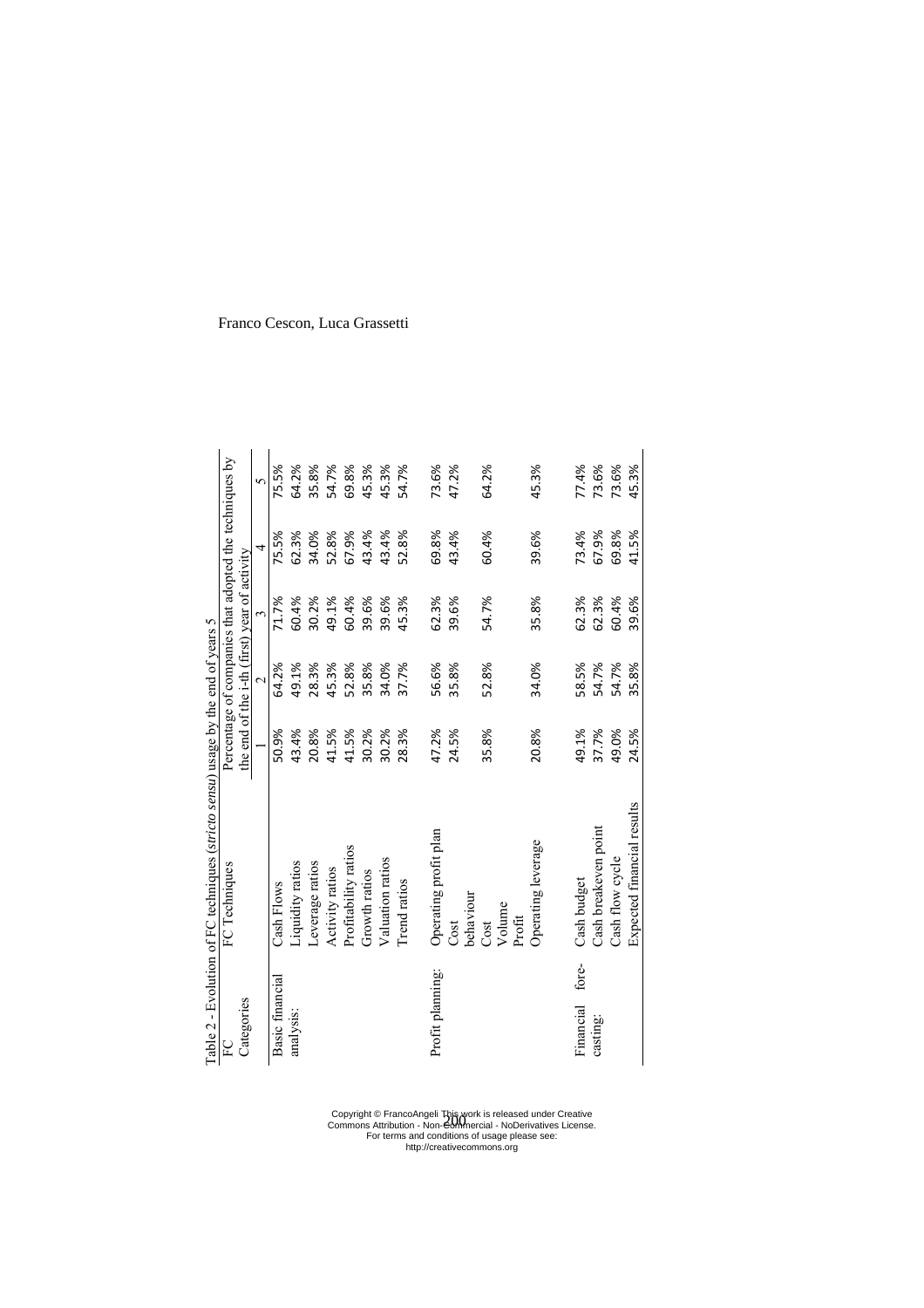| Panel A: Number of companies by founding year |      |      |      |      |              |      |
|-----------------------------------------------|------|------|------|------|--------------|------|
| Founding year                                 | 2012 | 2013 | 2014 | 2015 | 2016 2017    | 2018 |
| Number of compa-                              |      |      | 4    | -3   | $\mathbf{u}$ |      |
| nies                                          |      |      |      |      |              |      |

| Panel B: Number of companies by size and industry |  |  |
|---------------------------------------------------|--|--|
|---------------------------------------------------|--|--|

|             | Revenues $(\epsilon)$ |         |                 |               |     |
|-------------|-----------------------|---------|-----------------|---------------|-----|
|             |                       | Manu-   | <b>Services</b> | <b>Others</b> | To- |
|             |                       | facture |                 |               | tal |
|             | $1,000,000+$          |         |                 |               |     |
| <b>Size</b> | $500,001 - 1,000,000$ |         |                 |               |     |
|             | $100,000 - 500,000$   |         | 14              |               | 49  |
| Total       |                       | 33      |                 |               |     |
|             |                       |         |                 |               |     |

*Panel C: Number of companies by business strategy (BS)* 

|            | n a<br>DJ       |       |       |
|------------|-----------------|-------|-------|
| Cost       | Differentiation | Focus | Total |
| Leadership |                 |       |       |
|            |                 |       |       |

# • **Interview data**

For each company, we ask the following: (a) describe the principal characteristics of the firm, and (b) identify an authoritative person to assure the responsibility and competence of the start-up. Then, we sent the research questions, with a list of the FC techniques and a glossary of terms, to the people indicated as acknowledged experts in the field of start-ups. We asked for their comments on the importance (ranging from one to seven) of the 20 FC techniques and the benefits of adopting them.

The interviews were conducted during autumn 2019 in ten organisations. The semi-structured interviews were collected using face-to-face (from 1 to 1,5 hours) or online interviews by e-mail (depending on the respondents' availability and preferences). Information on companies and their acknowledged experts involved in the interviews is summarised in Table 4. The strategic information of the ten interviews with acknowledged experts was collected by e-mail using a standard report.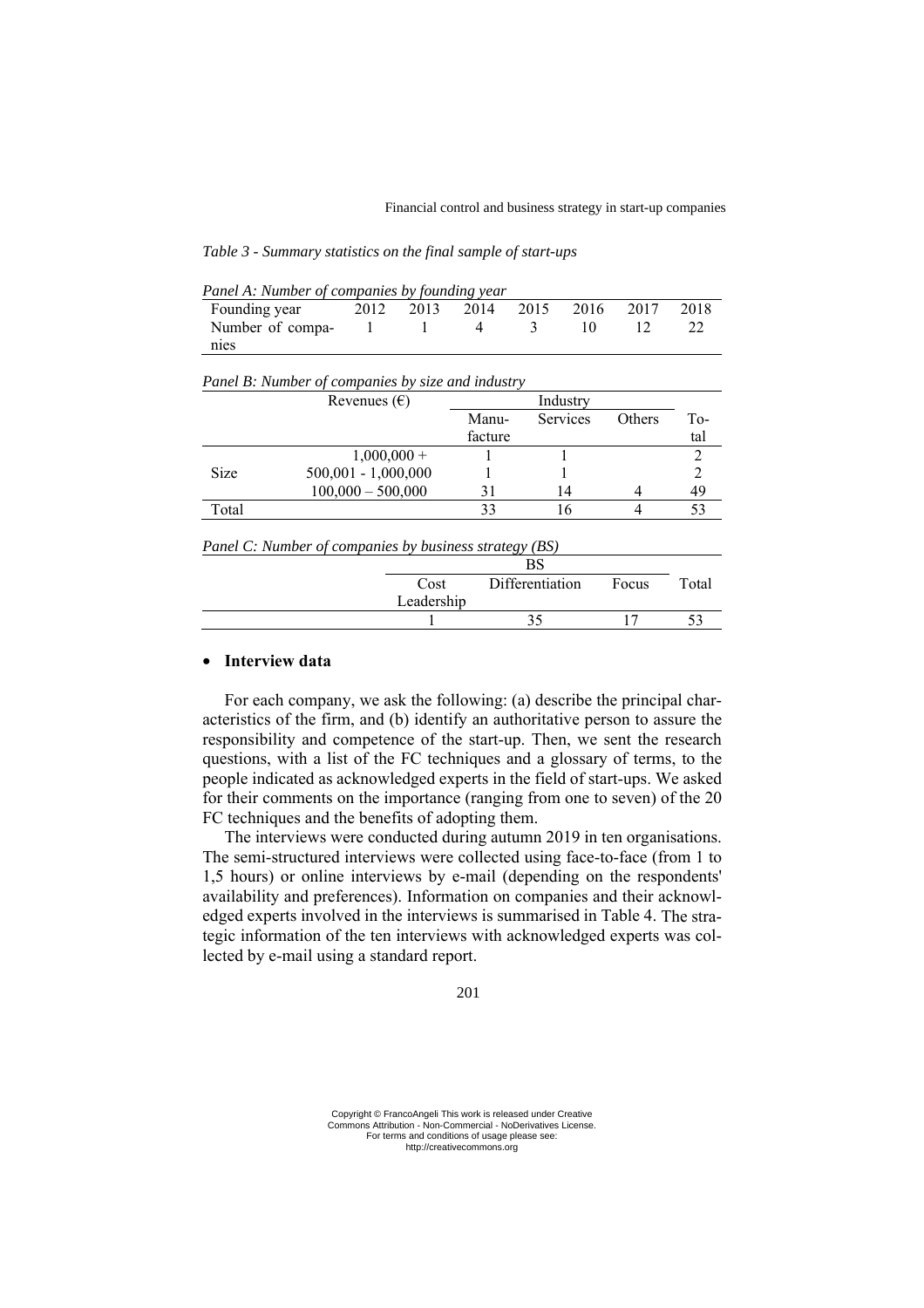|                       | nyomanon'on me experi entrepreneurs involvea in the therme ws |                                                                                  |                                                                                       |                           |
|-----------------------|---------------------------------------------------------------|----------------------------------------------------------------------------------|---------------------------------------------------------------------------------------|---------------------------|
| Start-up<br>companies | Ownership<br>Models                                           | Nature of<br>company                                                             | Primary's<br>technological<br>innovation                                              | Interviewee               |
| A                     | Entrepreneurial<br>business                                   | Software<br>development<br>for fitness sector                                    | Digital<br>transformation                                                             | President &<br>Co-Founder |
| Β                     | Entrepreneurial<br>business                                   | Production of<br>materials for<br>Soundproof                                     | Tri-dimensional<br>structure with<br>soundproof<br>properties                         | <b>CEO</b>                |
| $\mathcal{C}$         | Entrepreneurial<br>business                                   | Production of<br>inspection<br>systems for<br>quality<br>control in<br>real-time | Quality<br>product control<br>in each work-<br>piece                                  | $CEO$ $&$<br>Co-Founder   |
| D                     | Entrepreneurial<br>business                                   | Technology<br>integrator<br>systems for<br>industry 4.0                          | Interconnection<br>between O.T<br>and I.T levels                                      | Co-Founder                |
| E                     | Family<br><b>Business</b>                                     | Consulting<br>and design of<br>new<br>technologies                               | IOT's product<br>development<br>connected with<br>digital platform                    | Founder                   |
| F                     | Entrepreneurial<br>business                                   | Information<br>technology<br>systems for<br>e-commerce                           | Dynamic<br>pricing's<br>e-commerce<br>managers                                        | Co-Founder                |
| G                     | Family<br><b>Business</b>                                     | Development<br>of an<br>application<br>for<br>forecasting<br>water-works         | Software<br>programme of<br>artificial<br>intelligence<br>using satellite<br>computer | Founder                   |
| H                     | Family<br><b>Business</b>                                     | Software<br>development<br>for industrial<br>firms.                              | Using machine<br>learning by<br>different<br>external<br>sources of data              | Founder                   |

*Table 4 - Information on the expert entrepreneurs involved in the interviews*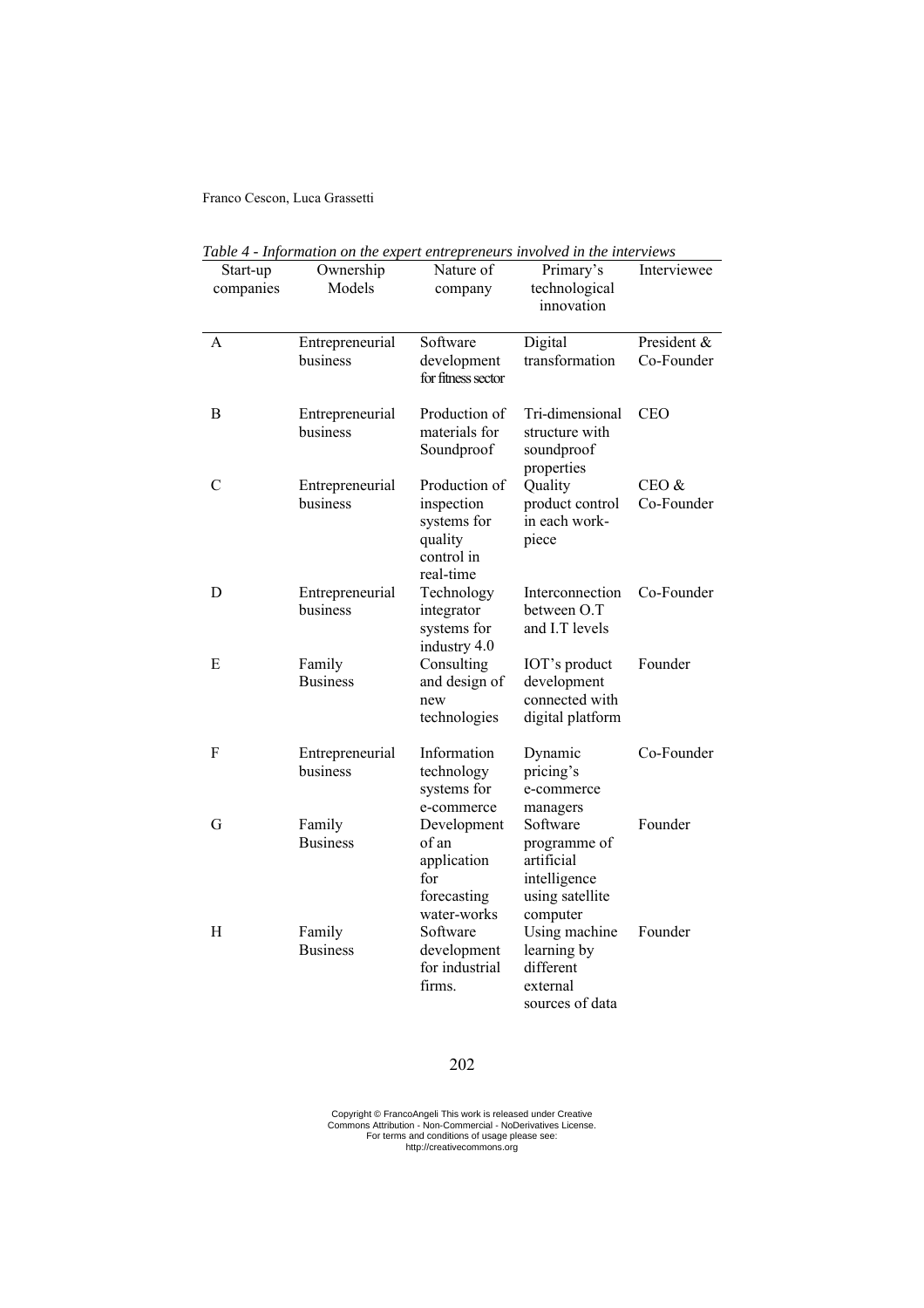| Entrepreneurial<br>business | Consulting<br>development<br>for new tech-<br>nologies and<br>products.    | Digital<br>Knowledge                                                    | CEO        |
|-----------------------------|----------------------------------------------------------------------------|-------------------------------------------------------------------------|------------|
| Entrepreneurial<br>business | Education<br>and software<br>supply for the<br>high technol-<br>ogy sector | Training<br>course in the<br>sector Blok<br>chain-based<br>technologies | Co-Founder |

## **4.3 Data Analysis**

An inferential approach was adopted to study the survey data**.** In particular, the proposed hypotheses were tested in a nonparametric framework. In particular, chi-squared and Wilcoxon tests were adopted depending on the comparison being made<sup>6</sup>. To address low sample size issues, the p-values for the chi-squared tests are obtained considering the Monte Carlo test procedure proposed in Hope (1968).

To test hypothesis H1, we adopted a two-sided Wilcoxon test. The same procedure was used to study hypotheses H2a, H2b and H2c relating the different types of BSs and FC techniques (*stricto sensu*) but with a one-sided approach. The chi-squared nonparametric procedure was used to check hypothesis H3. All the analyses were developed in R (R Core Team, 2021).

The appendix (www.sidrea.it/control-strategy-start-up) reports the questionnaire used to collect start-ups' information to develop the quantitative data analysis. The research questions used to collect experts' comments to develop the qualitative data analysis regarded the following topics: (1) the opinion on the level of importance of FC techniques in the context of start-up companies and (2) the reasons to adopt some FC techniques in the start-up stage.

# **5. Results**

#### **5.1 Survey**

## • **FC techniques for kinds of BS**

As indicated in Panel B of Table 3, fifty-three (53) start-ups were

 $6$  See Agresti (2007) for a full review of these statistical methods.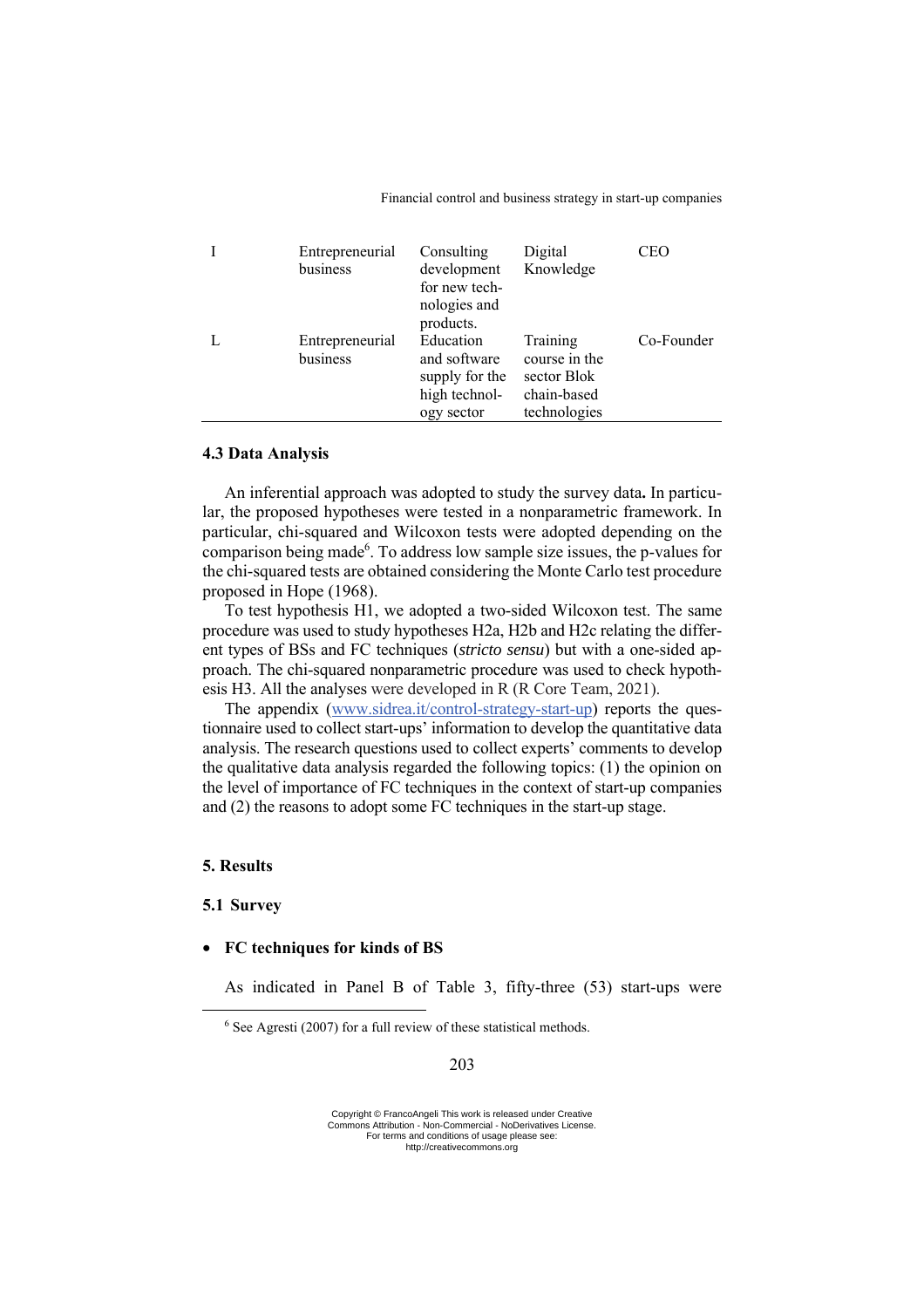categorised according to their size and industry, and panel C of Table 3 shows that they pursue different types of BSs. In particular, panel C shows that differentiation strategies were the most prevalent, followed by a focus strategy, and only one company considered the cost leadership strategy. The responses, based on 7-point Likert scales ranging from 1 to 7, are summarised in Table 5, which reports the mean score for the level of usage of each FC technique (*stricto sensu*) for the three groups of companies separately (the observed value for the cost leadership is reported in the table.

This descriptive analysis facilitates the interpretation of the hypothesis testing results.

# • **Hypothesis Testing**

To determine whether there is a statistically significant difference in the practices of the group of companies, we use nonparametric analysis to test H1. Remember that the survey sample included three strategies to obtain a competitive advantage, but only a single start-up company adopts the cost leadership strategy. Therefore, we adopted two groups of companies when testing H1 (differentiation and focus companies). The results of the nonparametric Wilcoxon test of H1 are summarised in Table 6.

|                                  | Median<br>Rank       |       | <b>Test</b><br>Statistic | P-Value<br>(two sided) |
|----------------------------------|----------------------|-------|--------------------------|------------------------|
|                                  | Differentia-<br>tion | Focus |                          |                        |
| <b>Basic financial analysis:</b> |                      |       |                          |                        |
| Cash flow                        | 4.0                  | 5.0   | 233.5                    | 0.204                  |
| Liquidity ratios                 | 4.0                  | 3.0   | 306.0                    | 0.875                  |
| Leverage ratios                  | 1.0                  | 2.0   | 238.0                    | 0.241                  |
| Activity ratios                  | 3.0                  | 3.0   | 264.0                    | 0.515                  |
| Profitability ratios             | 4.0                  | 4.0   | 247.5                    | 0.328                  |
| Growth ratios                    | 3.0                  | 2.0   | 329.0                    | 0.541                  |
| Valuation ratios                 | 3.0                  | 3.0   | 243.5                    | 0.290                  |
| Trend ratios                     | 4.0                  | 3.0   | 306.5                    | 0.867                  |

*Table 6 – Results of non-parametric Wilcoxon test of H1 for the two groups of companies* 

Copyright © FrancoAngeli This work is released under Creative Commons Attribution - Non-Commercial - NoDerivatives License. For terms and conditions of usage please see: http://creativecommons.org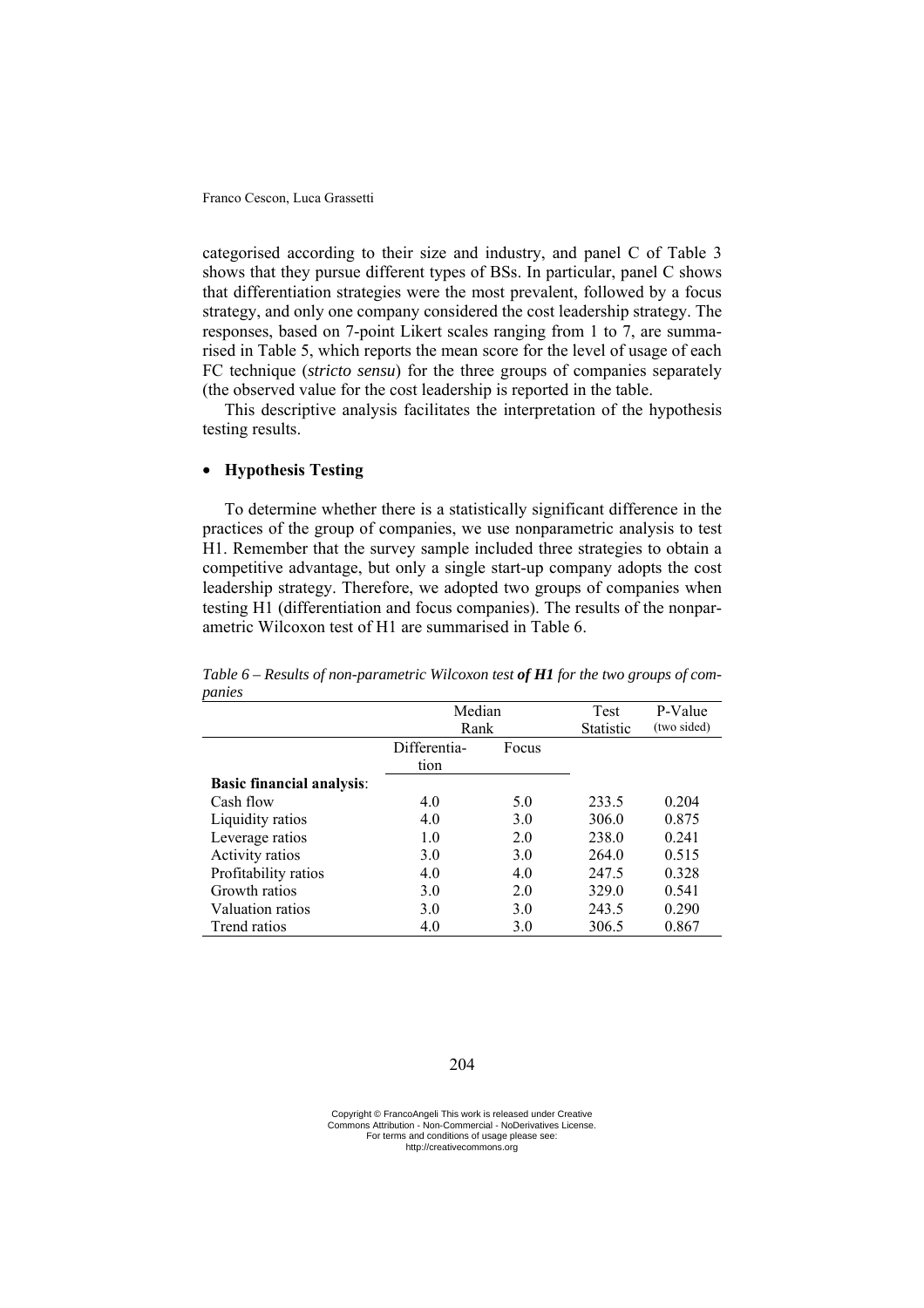| Table $5 - A$ comparisons of FC techniques (stricto sensu) for the three groups of companies |                |                                                                |                                                |
|----------------------------------------------------------------------------------------------|----------------|----------------------------------------------------------------|------------------------------------------------|
|                                                                                              | Cost           | Differentiation                                                | Focus                                          |
|                                                                                              | Leadership     |                                                                |                                                |
|                                                                                              | $(n = 1)$      | $(n = 35)$                                                     | $(n = 17)$                                     |
|                                                                                              | Observed value | Mean                                                           | Mean                                           |
| Basic financial analysis:                                                                    |                |                                                                |                                                |
| Cash flows                                                                                   |                | 4.314                                                          | 5.059                                          |
| Liquidity ratios                                                                             |                |                                                                |                                                |
| Leverage ratios                                                                              |                |                                                                |                                                |
| Activity ratios                                                                              |                |                                                                |                                                |
| Profitability ratios                                                                         |                |                                                                |                                                |
| Growth ratios                                                                                |                |                                                                |                                                |
| Valuation ratios                                                                             |                | $3.714$<br>$2.257$<br>$3.143$<br>$3.571$<br>$3.143$<br>$3.429$ | 3.529<br>3.11888<br>3.3885<br>4.2706<br>4.1294 |
| Trend ratios                                                                                 |                |                                                                |                                                |
| Profit planning:                                                                             |                |                                                                |                                                |
| Operating profit plan                                                                        |                |                                                                |                                                |
| Cost behaviour                                                                               |                | $4.029$<br>$2.600$<br>$2.457$<br>$2.457$                       | 4.235<br>5.059<br>5.882<br>2.882               |
| Cost-volume-profit (CVP)                                                                     |                |                                                                |                                                |
| Operating leverage                                                                           |                |                                                                |                                                |
| Financial forecasting:                                                                       |                |                                                                |                                                |
| Cash budget                                                                                  |                |                                                                |                                                |
| Cash breakeven point                                                                         |                | 4.000<br>2.7143<br>4.143                                       | 5.000<br>3.824<br>5.118                        |
| Cash flow cycle                                                                              |                |                                                                |                                                |
| Expected financial results                                                                   |                | 2.571                                                          | 2.941                                          |
|                                                                                              |                |                                                                |                                                |

205

Copyright © FrancoAngeli This work is released under Creative Commons Attribution - Non-Commercial - NoDerivatives License. For terms and conditions of usage please see: http://creativecommons.org

# Financial control and business strategy in start-up companies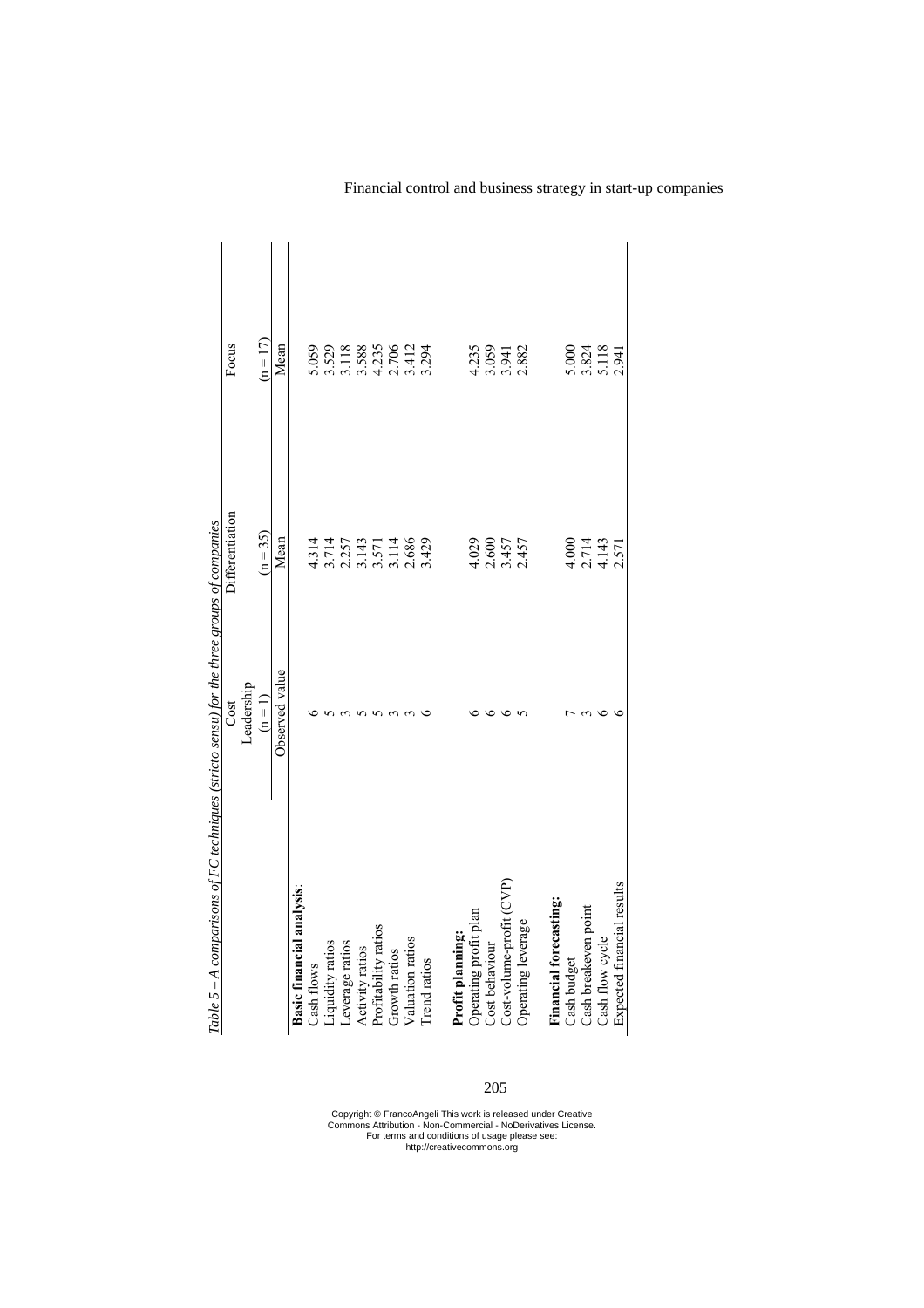The results do not support (at a 10% significance level) hypothesis 1 (H1): all start-up companies adopt basic financial analysis to evaluate economic performance, but their use is different among the BSs in terms of generic strategies. The mean comparison for the two groups of companies (differentiation and focus) provides evidence of a weak association**.** 

We also tested hypotheses H2a, H2b, and H2c relating the use of different types of BSs and FC techniques (*stricto sensu*) considering two groups of companies (differentiation and focus).

Hypothesis 2a (H2a) related to the cost leadership strategy cannot be tested because there was only one company in this group.

The results of the nonparametric Wilcoxon (one-sided) tests show that H2b is not supported because there is no significant association between the specific FC technique (financial forecasting) and the type of BS (differentiation). The results of the specific tests are redundant, and they are omitted for this reason.

Hypothesis 2c (H2c) relates to focus companies and states the following: start-up companies pursuing a focus strategy rely more on a holistic approach to FC techniques (*stricto sensu*) than companies following cost leadership and differentiation BSs. Table 7 summarises the results of the nonparametric Wilcoxon (one-sided) test. The results show that the hypothesis is valid only for the cash budget (p-value= $0.084$ ), the cash break-even point (pvalue=0.068) and the cash flow cycle (p-value=0.089) as financial forecasting techniques. However, in general, H2c cannot be supported (at the 10% significance level).

|                                  | Median       |       | <b>Test</b>      | P-Value    |
|----------------------------------|--------------|-------|------------------|------------|
|                                  | Rank         |       | <b>Statistic</b> | one sided) |
|                                  | Differentia- | Focus |                  |            |
|                                  | tion         |       |                  |            |
| <b>Basic financial analysis:</b> |              |       |                  |            |
| Cash flow                        | 4.0          | 5.0   | 233.5            | 0.102      |
| Liquidity ratios                 | 4.0          | 3.0   | 306.0            | 0.570      |
| Leverage ratios                  | 1.0          | 2.0   | 238.0            | 0.121      |
| Activity ratios                  | 3.0          | 3.0   | 264.0            | 0.258      |
| Profitability ratios             | 4.0          | 4.0   | 247.5            | 0.164      |
| Growth ratios                    | 3.0          | 2.0   | 329.0            | 0.736      |
| Valuation ratios                 | 3.0          | 3.0   | 243.5            | 0.145      |
| Trend (on time) ratios           | 4.0          | 3.0   | 306.5            | 0.574      |

*Table 7 – Results of non-parametric Wilcoxon test of H2c for the two groups of companies* 

Copyright © FrancoAngeli This work is released under Creative Commons Attribution - Non-Commercial - NoDerivatives License. For terms and conditions of usage please see: http://creativecommons.org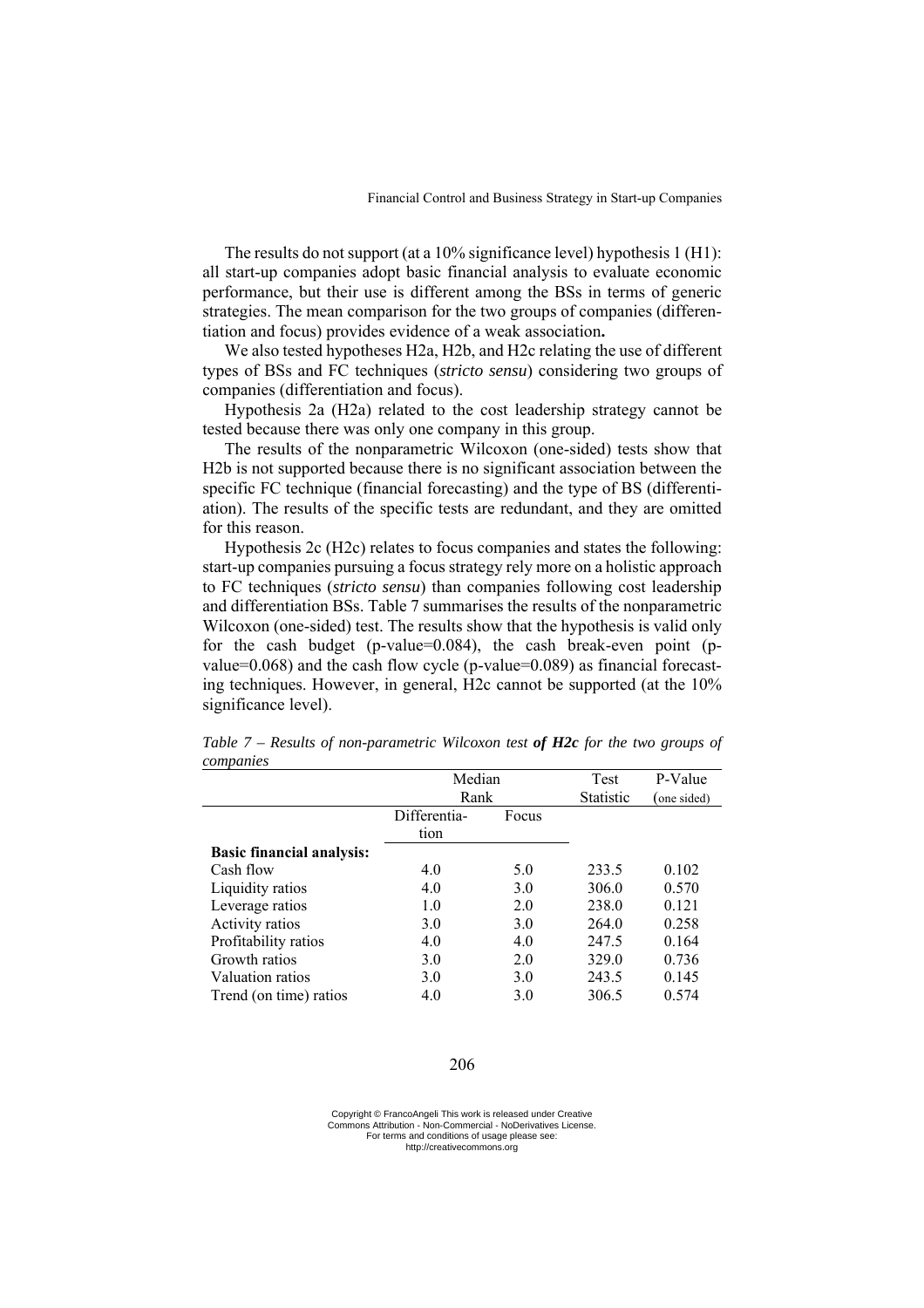| <b>Profit planning:</b>           |     |     |       |       |
|-----------------------------------|-----|-----|-------|-------|
| Operating profit plan             | 4.0 | 5.0 | 266.0 | 0.269 |
| Cost behaviour                    | 3.0 | 3.0 | 273.5 | 0.320 |
| Cost-volume-profit                | 4.0 | 4.0 | 259.5 | 0.229 |
| Operating leverage                | 2.0 | 3.0 | 269.5 | 0.293 |
|                                   |     |     |       |       |
| <b>Financial forecasting:</b>     |     |     |       |       |
| Cash budget                       | 4.0 | 6.0 | 227.5 | 0.084 |
| Cash breakeven point              | 2.0 | 5.0 | 221.5 | 0.068 |
| Cash flow cycle                   | 5.0 | 6.0 | 229.0 | 0.089 |
| <b>Expected financial results</b> | 2.0 | 2.0 | 275.0 | 0.332 |

Focusing on hypothesis H3, Table 8 collects the results of the test for the association between strat**e**gic risk factors and BSs using the chi-squared test.

*Table 8 – Results of Chi-squared test for the association between strategic risk assessment and BSs. The tests are conducted considering the Monte Carlo test p-value* 

| Simons's strategic risk | Percentage of |       | <b>Test</b>      | P-Value |
|-------------------------|---------------|-------|------------------|---------|
| factors                 | Adoption      |       | <b>Statistic</b> |         |
|                         | Differentia-  | Focus |                  |         |
|                         | tion          |       |                  |         |
| Operations risk         | 80.0%         | 88.2% | 0.542            | 0.696   |
| Asset impairment risk   | 25.7%         | 29.4% | 0.080            | 1.000   |
| Competitive risk        | 48.6%         | 64.7% | 1.199            | 0.386   |
| Reputation risk         | $8.6\%$       | 41.2% | 7.831            | 0.007   |

The survey results appear to support hypothesis 3 (H3): most start-up companies adopt strategic risk assessment to achieve the acceptable limit of risk when evaluating strategies, but the level of adoption is different between BSs.

The hypothesis testing shows that the reputation risk (p-value  $= 0.007$ ) is significantly different between the differentiation and focus strategies. In general, a possible explanation of the chi-squared test's result is that young entrepreneurs use strategic risk analysis regularly to appreciate a firm's reputation for different purposes.

For instance, Simons (2014, p. 256) suggests that reputation risk "[…] *is not itself a source of risk. Instead, is a consequence of excessive risk in any one of the three basic risk dimensions*". This theoretical consideration explains the motivation that hypothesis 3 (H3) cannot be rejected. However, caution must be exercised in drawing conclusions regarding hypothesis 3. In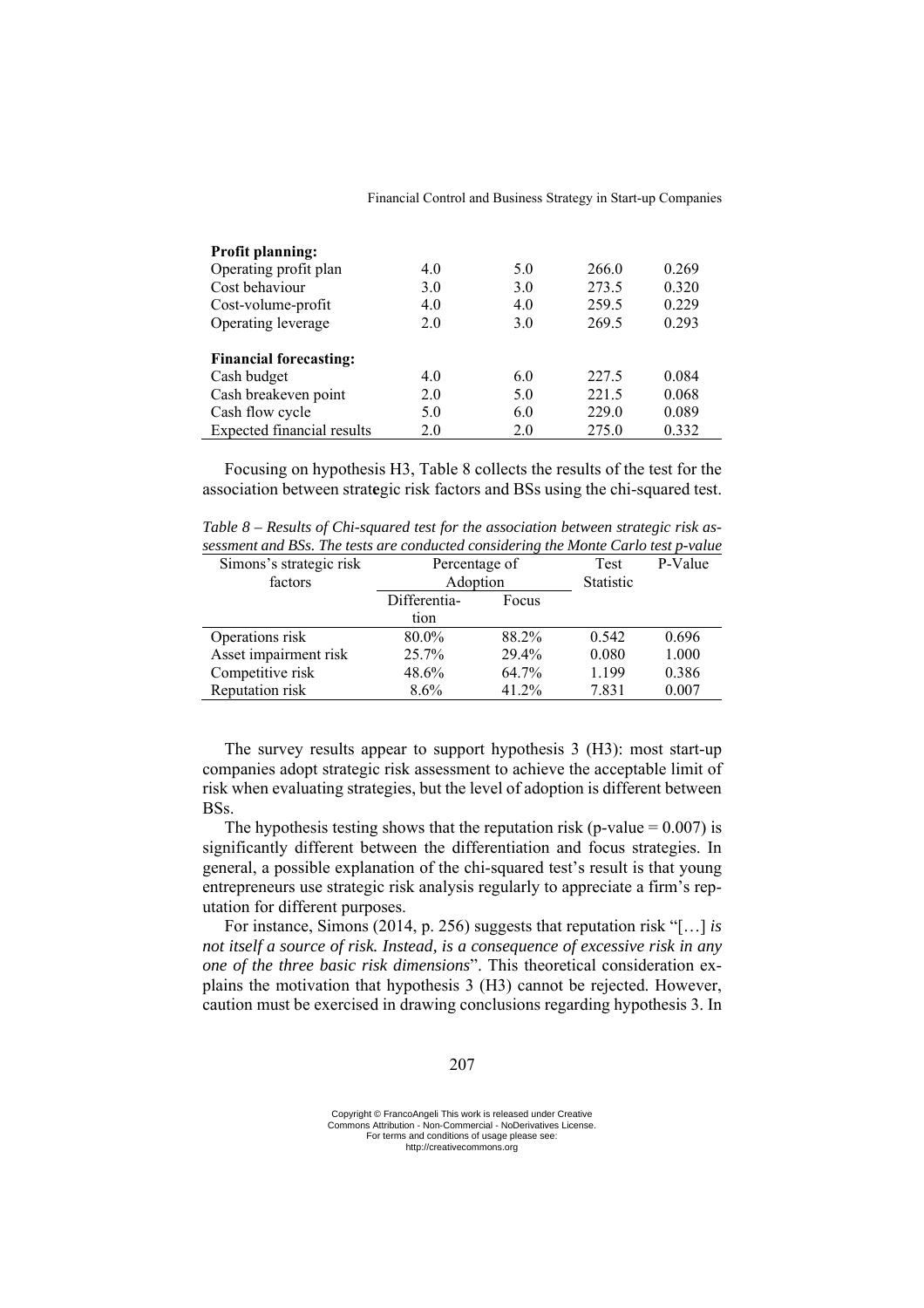the qualitative part of the paper, we describe this aspect of strategic risk in the analysis of the discussion with expert entrepreneurs.

A summary of the results of the hypothesis testing is reported in table 9.

| <b>Hypotheses</b>                               | Test          | Test results     |
|-------------------------------------------------|---------------|------------------|
| H1: All start-up companies adopt                | Wilcoxon      | Not supported    |
| basic financial analysis in evaluating          | (two sided)   |                  |
| economic performance of BS, but                 |               |                  |
| their use is different between BS.              |               |                  |
| H2a: Cost leadership start-up compa-            | Wilcoxon      | Cannot be tested |
| nies use more profit planning than dif-         | (one sided)   |                  |
| ferentiation and focus companies.               |               |                  |
| H2b: Start-up companies pursuing                | Wilcoxon      | Not supported    |
| differentiation strategy make greater           | (one sided)   |                  |
| use of financial forecasting than the           |               |                  |
| other kind of companies.                        |               |                  |
| H <sub>2</sub> c: Start-up companies pursuing a | Wilcoxon      | Not supported    |
| focus strategy rely more on a holistic          | (one sided)   |                  |
| approach to FC techniques (stricto              |               |                  |
| sensu) than companies following cost            |               |                  |
| leadership and differentiation kinds of         |               |                  |
| BS.                                             |               |                  |
| H3. Most start-up companies adopt               | Pearson's Chi | Supported for    |
| strategic risk assessment to meet the           | squared       | reputation risk  |
| limit of acceptable risk in evaluating          |               |                  |
| strategies, but the level of adoption is        |               |                  |
| different between BS.                           |               |                  |

*Table 9 – Summary of the results of hypotheses testing* 

# **5.2 Interviews**

The interviews with expert entrepreneurs aimed to determine the importance of some FC techniques and the benefits of adopting them in startup companies. The validity of the quantitative data findings is not necessarily supported by the qualitative data provided by the interviews. The qualitative information is not complementary to the quantitative data, but it can be integrated, and it can be important for understanding experts' views compared to start-ups' views.

We summarised the experts' comments for each of the 4 FC categories (ranging among low, medium, and high importance) and the benefits of adopting them in start-up companies.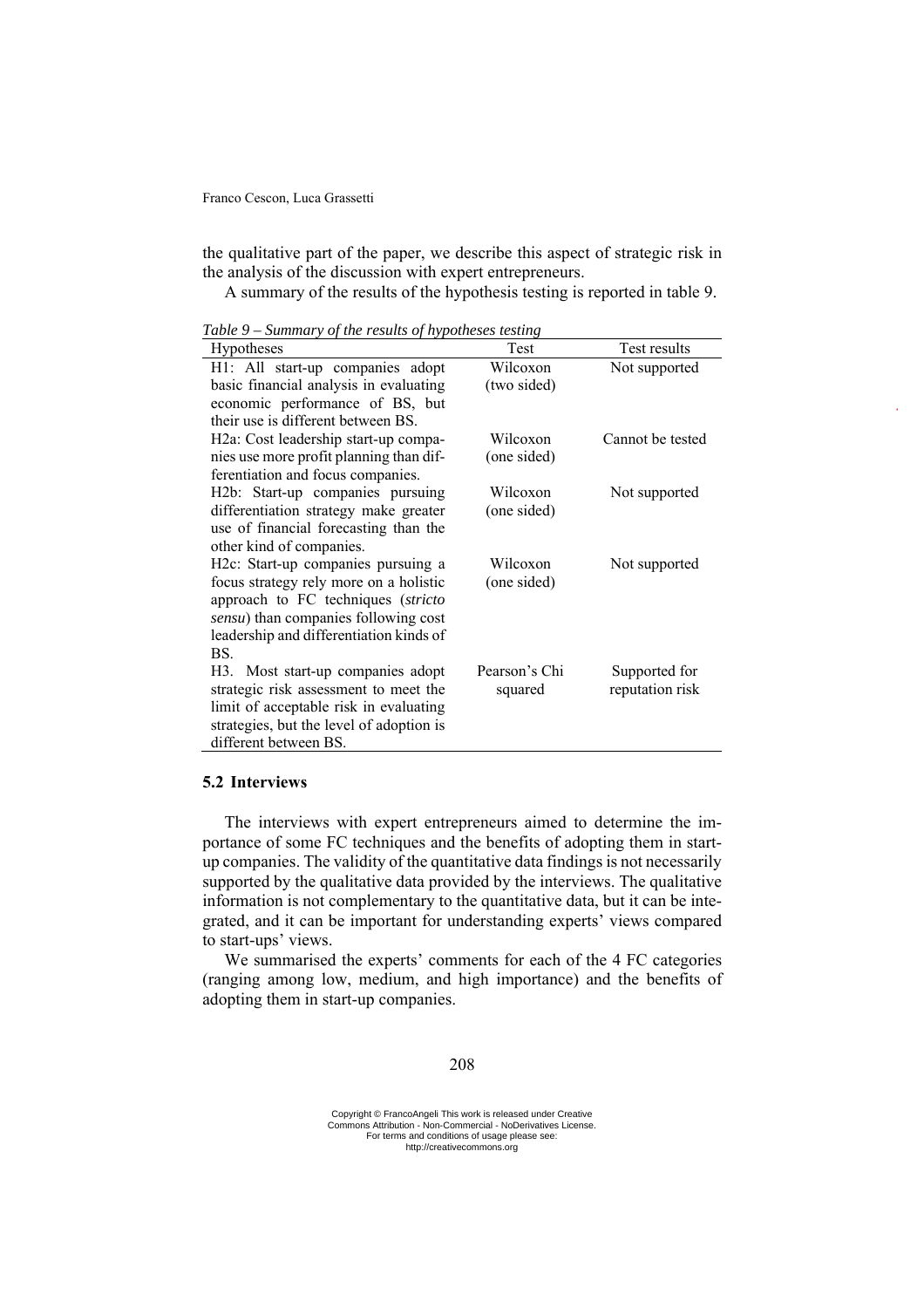# *Basic financial analysis*

In this FC category, experts' comments were distinguished between three macro-techniques: cash flows, financial ratios, and the trend over time. Most of the experts interviewed (9 out of 10) suggest that cash flows have very high importance. Moreover, they suggest that the trend over time (trend analysis) has medium importance (6 out of 10) and that ratio analysis (5 out of 10) has medium-low importance.

Here, a comment (company G) claimed the following: "*In my view, it is difficult to set up the suggested FC techniques during the start-up stage. In most cases, the founders are technical experts. Rarely does the team of founders include a sales expert, and even more rarely is there a financial expert. Usually, an accountant is involved in dealing with financial/accounting issues. This is an important point; external accountants should be trained to offer a better service to start-ups by using these techniques. Often, accountants are not familiar with the world of start-ups, so they cannot give partners good advice on the risks they are running, and they hardly ever use the FC techniques listed. From a financial point of view, the greatest risk for a start-up is running out of money in the bank, so cash flow is important. The other FC techniques, for example, profitability ratios, are less important".* 

The literature emphasised the following: "*Although ratios are exceptionally useful tools, they do have limitations and must be used with caution. Ratios are constructed from accounting data, and these data are subject to different interpretations and even to manipulation"* (Weston & Copeland, 1986, p. 195).

In summary, the interviews confirm the emphasis on cash flow analysis and the low importance of ratio analysis. However, the results of the tests do not support H1 as all start-up companies adopt basic financial analysis in evaluating BSs.

# *Profit Planning*

In this FC category, expert entrepreneurs emphasised that several techniques were very important for start-up companies. In particular, very high importance (9 out of 10) was given to operating profit plans, and high importance was given to cost behaviour analysis (8 out of 10) and CVP analysis (7 out of 10).

In particular, experts' comments suggested that the benefits achieved after the introduction of the above FC techniques during the start-up stage provided "*greater control over cost item and better capability to develop*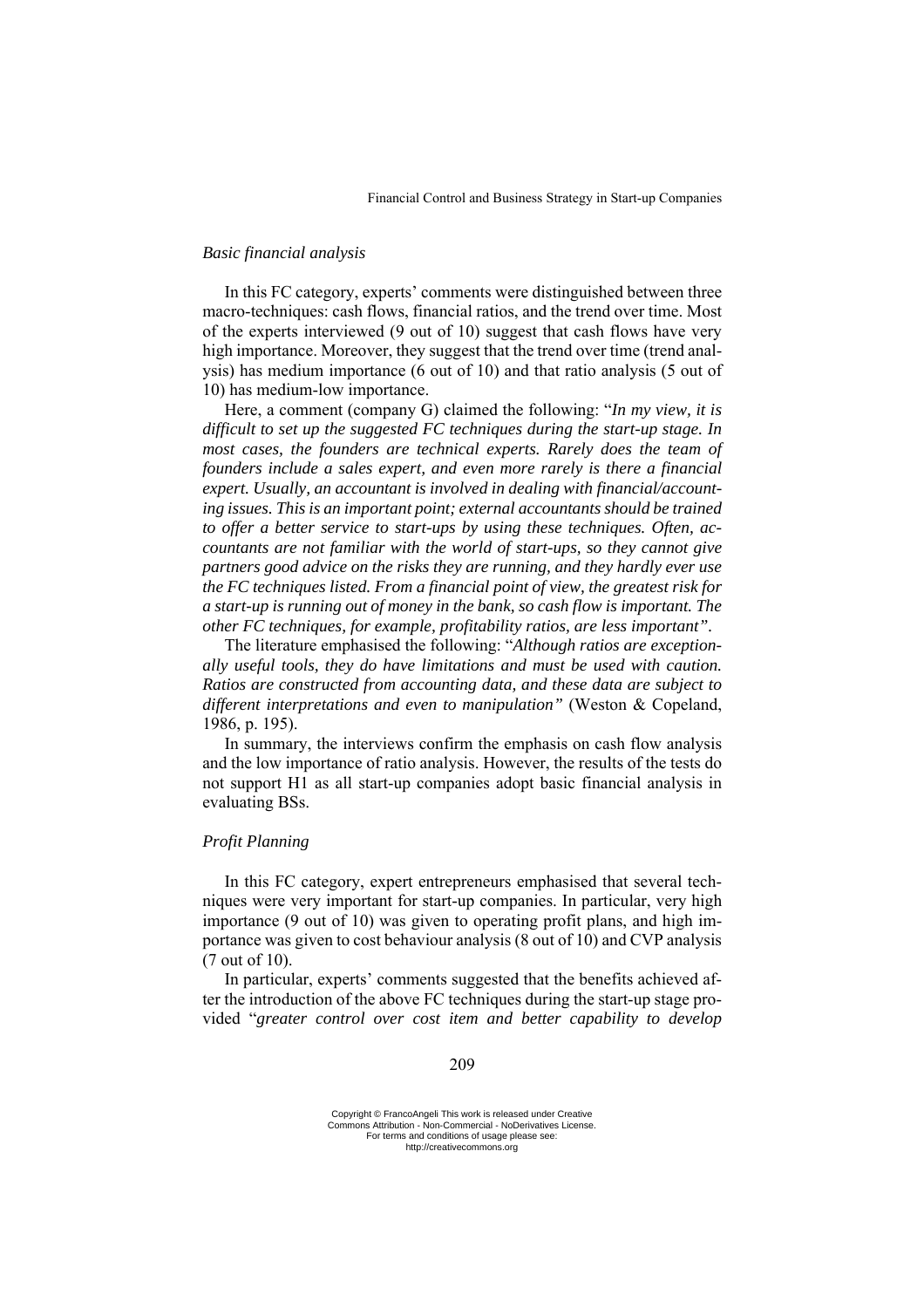*planning in the medium term"* (company B), a "*greater focus on operation management and improved delineation in making strategic choices"* (Company F), and "*making business area budgets as clear as possible, permitting continuous checks, and guaranteeing that the strategy developed received enough fuel to be implemented"* (company L)*.* 

A similar perspective can be found in Seal et al. (2009). In fact, they emphasise that "*The budgeted profit and loss account is one of the key schedules in the budget process. It shows the company's planned profit for the upcoming budget period, and it stands as a benchmark against which subsequent company performance can be measured*" (2009, p. 449).

# *Financial forecasting*

The experts interviewed (6 out of 10) suggested that the cash flow cycle had relative importance while 10 out of 10 stated that the cash budget and expected financial results are critical by placing "very high importance" in the preparation of these budgets. Atkinson et al. (2012, p. 421) asserted that, with regard to the budget, "*By considering the interrelationships among operating activities, a budget helps to anticipate potential problems and can serve as a tool to help provide solutions to these problems.*"

We asked respondents to give the benefits that can be achieved from such budgets. For example, the experts claimed the following: "*they support strategic decision making"* (company H), "*derive from planning and control process and support performance evaluation in the short term to achieve medium-term objectives"* (company I), and engage in the "*continuous control of the company with respect to the development and investments planning*" (company C).

## *Simons's strategic risk factors*

The literature suggested the following: "*Young entrepreneurs may have a higher tolerance for risk than established family businesses, for example. Importantly, risks other than ones with immediate financial impact should be included, such as risk to corporate reputation or brand image"* (Johnson et al., 2014, p. 379).

Using Simon's strategic risk factor, most of the experts interviewed (7 out of 10) suggested that operating risk and reputation risk had high importance. Moreover, they asserted that competitive risk had medium importance (5 out of 10). Again, we asked the experts to give the benefits that can be achieved with formal risk assessment. These were the comments of two experts: *"we*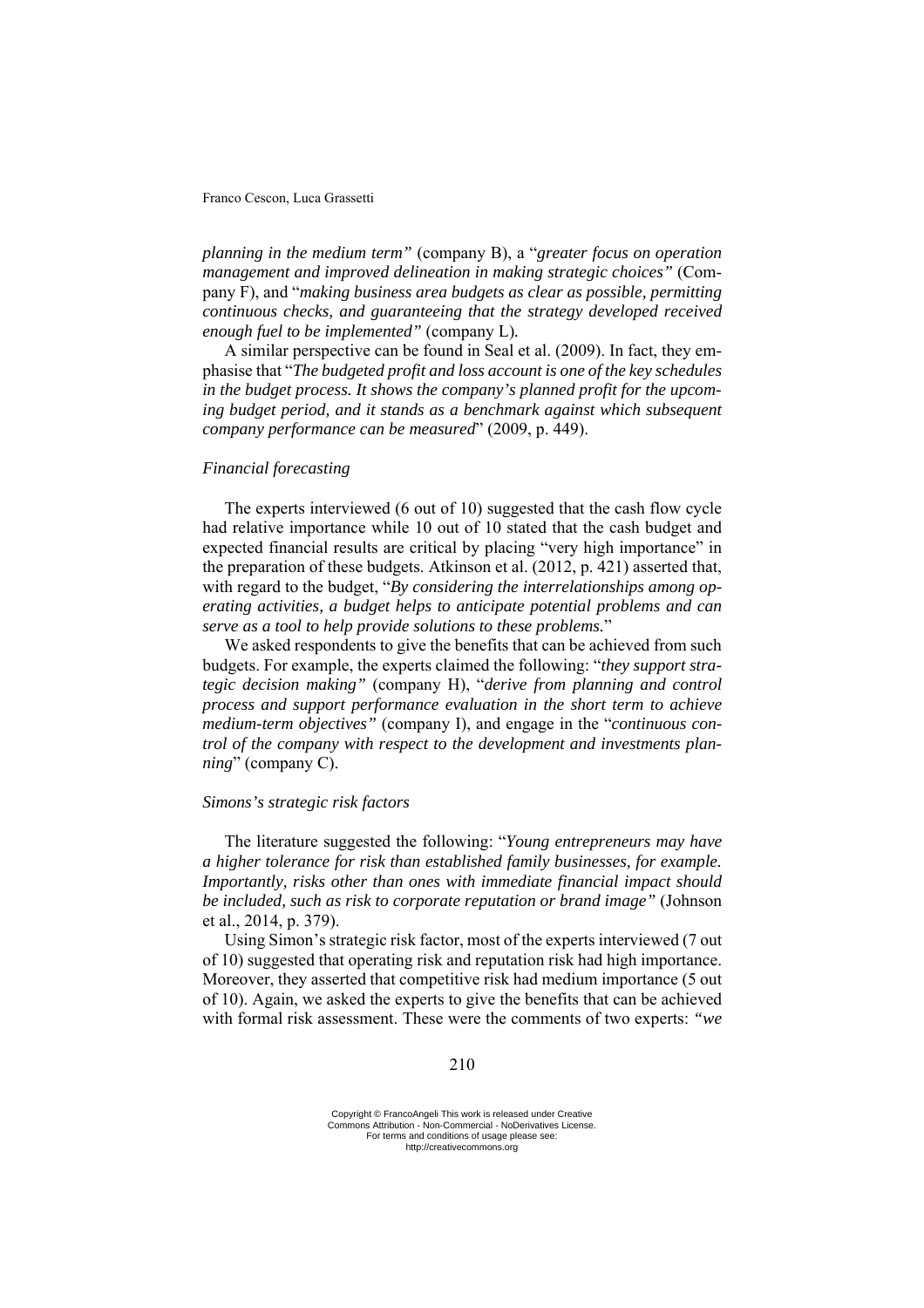*know how much the key factors affect the corporate risk in the context of poor resources*" (company E) and "*to become aware of the impact on a company's financial performance*" (company A).

The comments indicatede that the acknowledged experts well understand the importance of strategic risk analysis in managing start-up companies.

# **6. Concluding Remarks**

We examine the relationship between FC techniques and the three BSs to obtain competitive advantages in 53 start-up companies using a survey and conducted interviews with the experts in ten organisations.

We find that the most widely adopted FC techniques (*stricto sensu*) at the end of year 1 are the following: (1) cash flows, (2) cash budgets, and (3) operating profit plans.

The testing procedures into two groups of companies (differentiation and focus strategies) provide evidence of a negative association with the three (3) FC technique categories (*stricto sensu),* such as basic financial analysis, profit planning and financial forecasting.

The experts' view and the start-up companies' view based on the descriptive statistics agreed on the high importance of cash flow analysis and the low importance of ratio analysis. However, based on the testing procedure, the start-up companies' view on basic financial analysis does not agree with the experts' view.

Based on the testing procedure, the start-up companies' views contrast the experts' views on profit planning and financial forecasting as FC category techniques for supporting different types of BSs. In fact, experts suggest the high importance of profit planning (especially operating profit plans and cost behaviour) and financial forecasting (cash budgets and expected financial results) for the potential growth of start-up companies.

Based on the testing procedure, start-up companies' and experts' views basically are not in contrast with strategic risk assessment. While the study documents that reputation risk is relevant (at the 10% significance level), especially in the focus strategy, the experts suggest that operating risk and reputation risk have high importance and provide valuable benefits to those who adopt them in the start-up stage.

We can conclude that the survey results from both descriptive statistics and tests on Simons's strategic risk factors basically do not contrast the semistructured interviews.

This paper contributes to the extant literature mainly because the analysis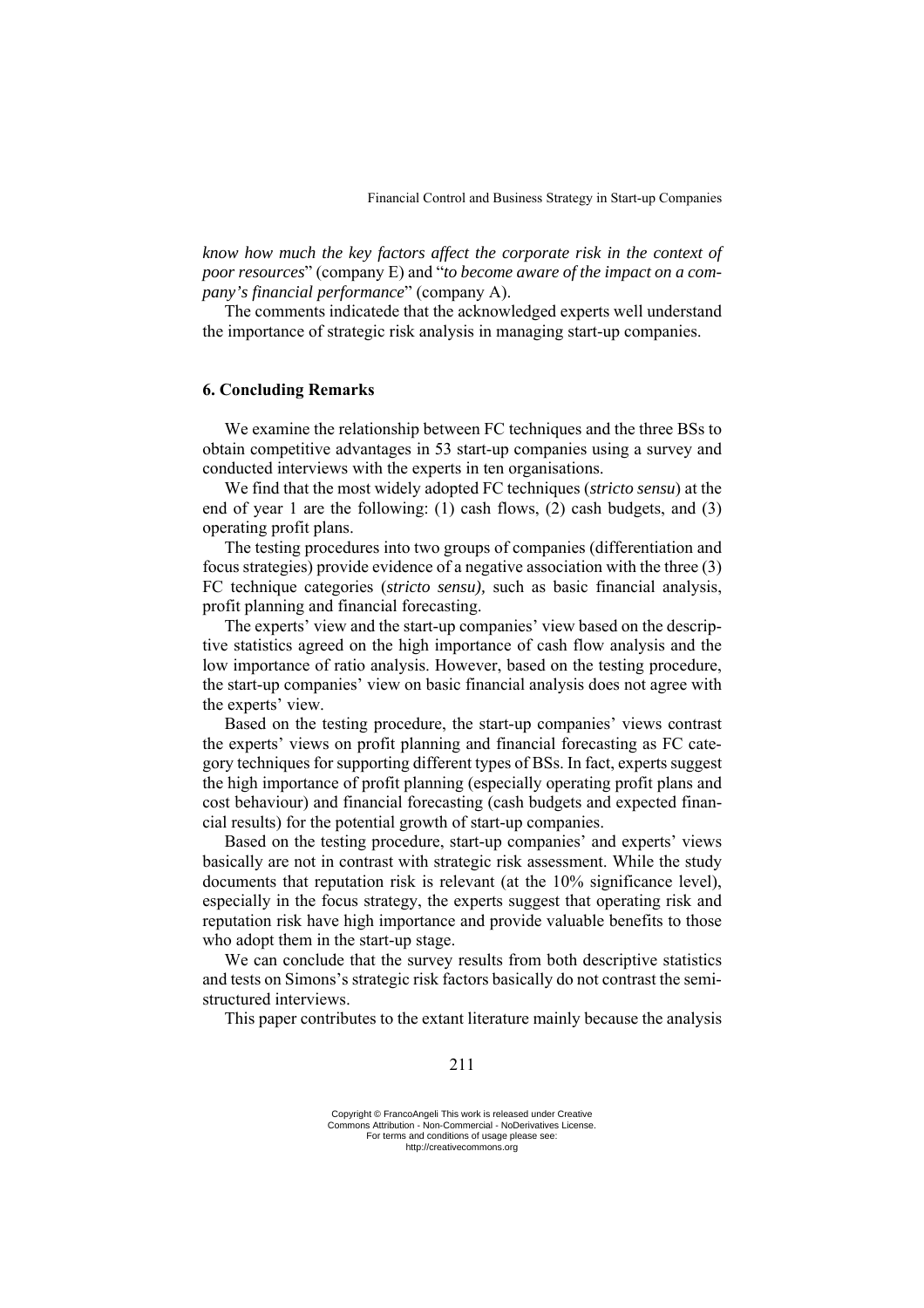documents evidence for a better understanding of the relationship between FC techniques and BSs in start-up companies in Italy. Overall, the paper provides new evidence for the debate concerning the role of FC.

However, some relevant limitations must be considered when interpreting and generalising the findings. First, our results suffer from a low number of observations in the survey sample. This limitation was mitigated through a qualitative approach using the comments and suggestions of ten experts on start-up companies. Second, we do not examine the usage and effectiveness with other strategic positions, such as the environment, accounting and finance culture and ownership models. Third, a possible direction for future research is to consider cross-national investigations and comparisons in Europe.

# **Acknowledgements**

The authors are grateful to Al Bhimani, Robert Scapens and Giorgio Invernizzi for their comments and suggestions. We want to thank Daniel Dan for the design of the data collection tool. We are also indebted to the University of Udine Department of Economics and Statistics for the financial assistance.

## **References**

- Agresti A. (2007), *An Introduction to Categorical Data Analysis (2nd Ed.)*, New York, NY, John Wiley & Sons.
- Atkinson A.A., Kaplan R.S, Matsumura E.A., Young S.M. (2012), *Management Accounting*, *Information for Decision Making and Strategy Execution* (Sixth Edition), England, Pearson Education Limited.
- Baines A., Langfield-Smith K. (2003), Antecedents to management accounting change: A structural equation approach, *Accounting, Organization and Society*, 28, pp. 675-698.
- Bhimani A. (2017), *Financial Management for Technology Start-ups*, London, U.K., Kogan Page Limited.
- Bhimani A. (2013), *Strategic Finance. Achieving High Corporate Performance*, London, UK, Strategy Press.
- Cadez S., Guilding C. (2008), An explanatory investigation of an contingency model of strategic management accounting, *Accounting, Organization and Society,* 33, pp. 836-863.
- Cassar G. (2009), Financial Statement and Projections Preparation in Start-Up Ventures, *The Accounting Review*, 84(1), pp. 27-51.
- Cassar G. (2010), Are Individuals Entering Self-Employment Overly Optimistic? An Empirical Test of Plans and Projections on Nascent Entrepreneur Expectations. *Strategic Management Journal*, 31, pp. 822-840.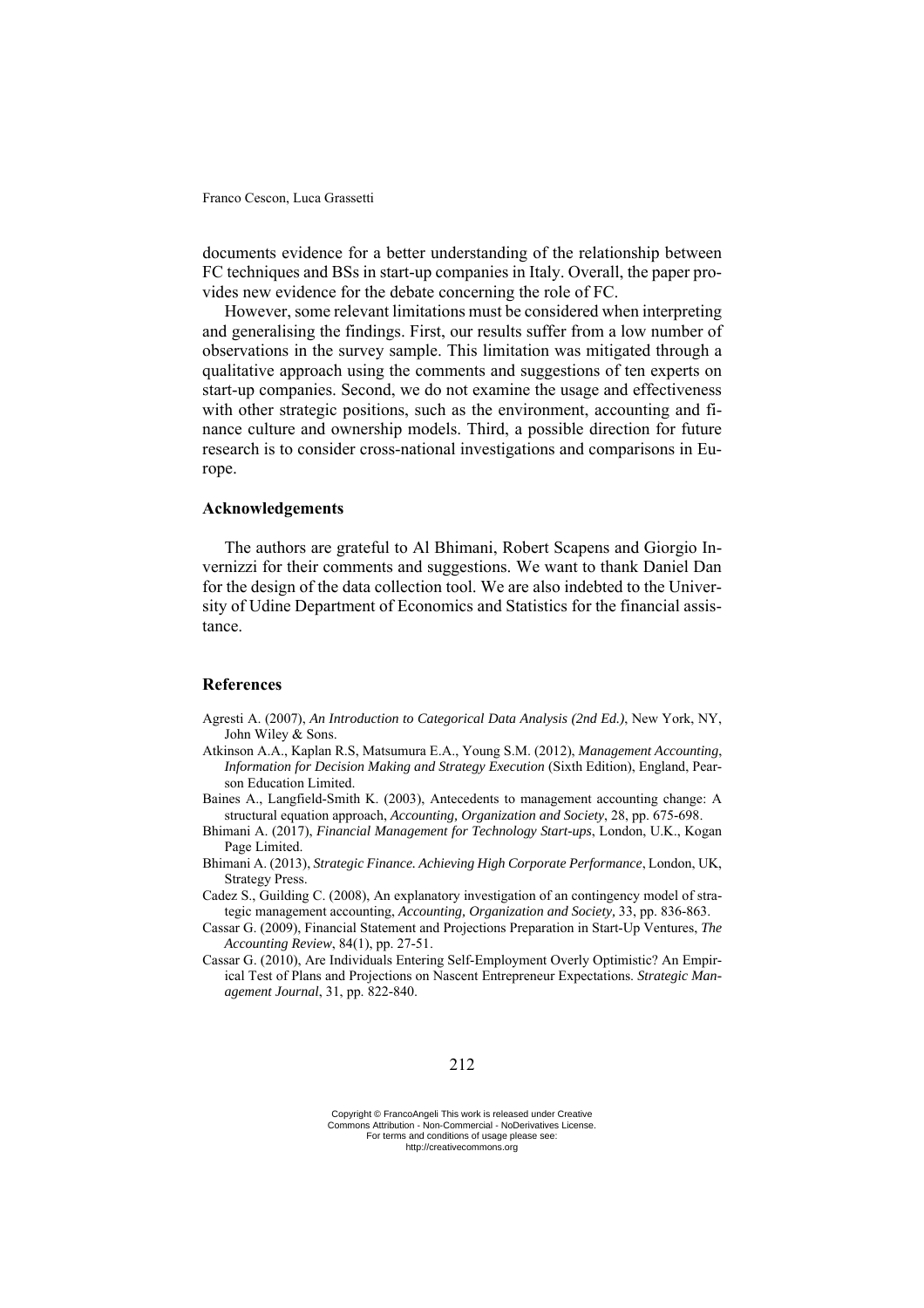- Cescon F., Costantini A., Grassetti L. (2019), Strategic Choices and Strategic Management Accounting in Large Manufacturing Firms, *Journal of Management and Governance*, 23, pp. 605-636.
- Chenhall R.H., Langfield-Smith K. (1998), The relationship between strategic priorities management techniques and management accounting: an empirical investigation using a system approach, *Accounting, Organizations and Society, 23*(3), pp. 243-264.
- Davila A., Foster G. (2007), Management Control Systems in Early-Stage Startup Companies. *The Accounting Review*, 82(4), pp. 907-937.
- Davila A., Foster G., Jia N. (2015), The Valuation of Management Control Systems in Start-Up Companies: International Field-Based Evidence, *European Accounting Review*, 24(2), pp. 207-239.
- Davila A., Foster G., Oyon D. (2009), Accounting and Control, Entrepreneurship and Innovation: Venturing into New Research Opportunities, *European Accounting Review*, 18(2), pp. 281-311.
- Govindarajan V., Gupta A.K. (1985), Linking Control Systems to Business Strategy: Impact on Performance, *Accounting, Organizations and Society*, 10, pp. 51-66.
- Greiner L.E. (1998), Evolution and revolution as organizations grow, *Harvard Business Review*, *May-June*, pp. 1-11.
- Gupta A.K., Govindarajan V. (1984), Business Unit Strategy, Managerial Characteristics, and Business Unit Effectiveness at Strategy Implementation, *Academy of Management Journal*, 7(1), pp. 25-41.
- Hope A.C.A. (1968), A simplified Monte Carlo significance test procedure, *Journal of the Royal Statistical Society Series B*, 30, pp. 582-598.
- Invernizzi G. (2005), *Lo Strategic Management Accounting*. In G. Invernizzi (Ed.), Strategic Management Accounting. Una ricerca sui sistemi di supporto alla gestione strategica (pp. 7-18). EGEA, Italy.
- Johnson G., Whittington R., Scholes K., Angwin D., Regnér P. (2014), *Exploring strategy. Text and cases* (Tenth Edition), United Kingdom, Pearson Education Limited.
- Kim J-B., Simunic D.A., Stein M.T., Yi C.H. (2011), Voluntary Audits and the Cost of Debt Capital for Privately Held Firm: Korean Evidence. *Contemporary Accounting Research*, 28(2), pp. 585-615.
- Miles R.E., Snow C.G. (1978), *Organizational Strategy, Structure, and Process*, New York, McGraw-Hill.
- Nicotra M., Corrente S., Romano M., Schillaci C.E., Greco S. (2018). The Italian Entrepreneurial Ecosystem: A Comparison with G7 Countries using Stochastic Multicriteria Acceptability Analysis, in C.E. Schillaci (Ed), *Tendenze nuove negli studi economico-aziendali. L'evoluzione dei rapporti azienda-società*, (pp. 79-109), Italy, il Mulino.
- Nixon B. (1998), Research and Development Performance Measurement: A Case Study, *Management Accounting Research*, 9, pp. 329-355.
- Porter M. (2004), *Competitive Advantage. Creating and Sustaining Superior Performance*, New York, Free Press Export Edition.
- R Core Team (2017), *R: A language and environment for statistical computing*. R Foundation for Statistical Computing. -- https://www.R-project.org/.
- Rokness H.O., Shields M.D. (1988), An Empirical Analysis of the Expenditure Budget in Research and Development, *Contemporary Accounting Research*, 4(2), pp. 568-581.
- Sandino T. (2007), Introducing the First Management Control Systems: Evidence from the Retail Sector. *The Accounting Review*, 82, pp. 265-293.
- Scott T,. Tiessen P. (1999), Performance measurement and management teams, *Accounting, Organizations and Society*, 24, pp. 263-285.